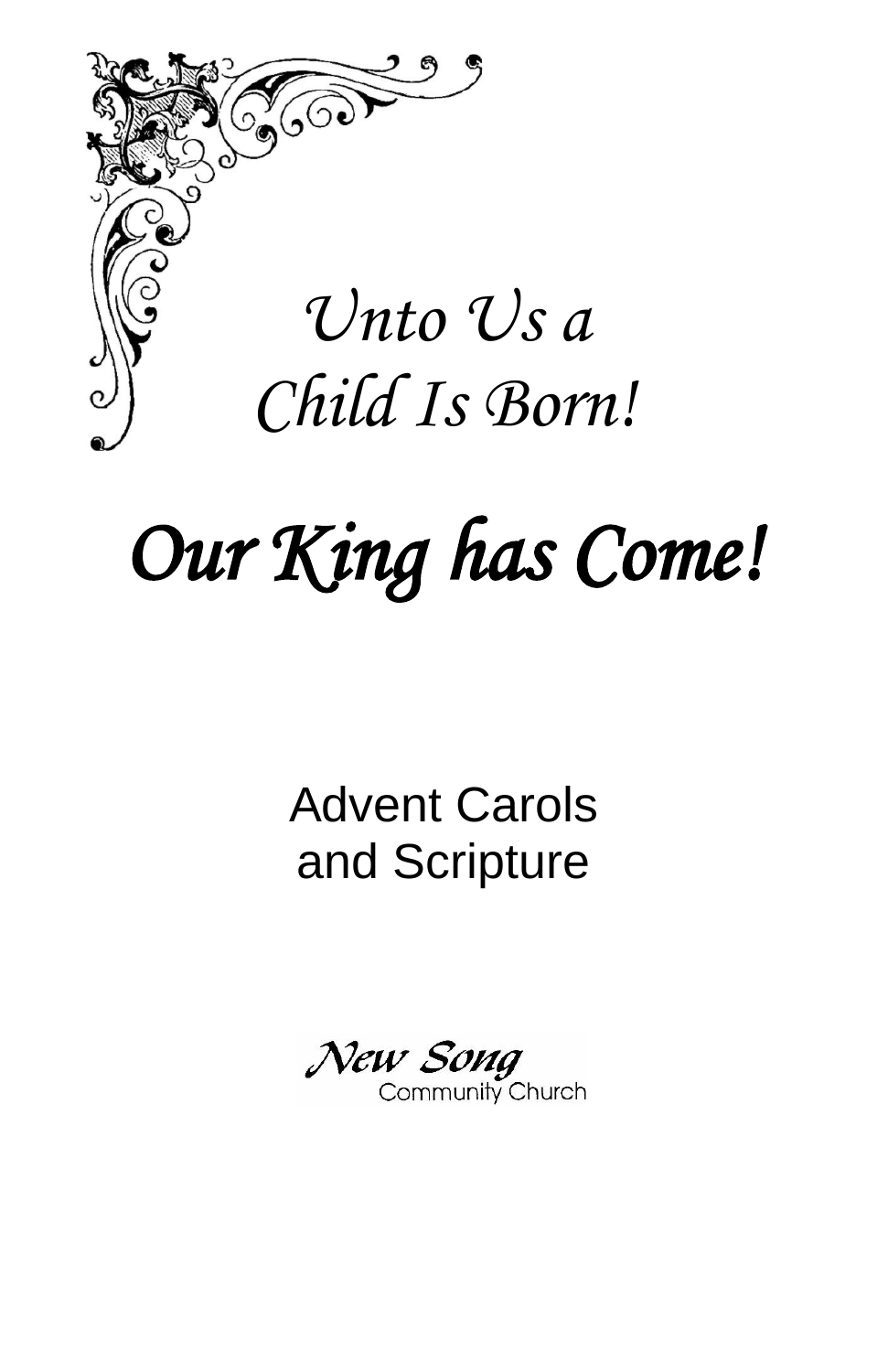All songs are in the Public Domain CCLI license # 329182

Scripture quotations are from The ESV® Bible (The Holy Bible, English Standard Version®), copyright © 2001 by Crossway, a publishing ministry of Good News Publishers. Used by permission. All rights reserved.

New Song Community Church

Bethel Park, PA www.newsongpittsburgh.org December 2020 edition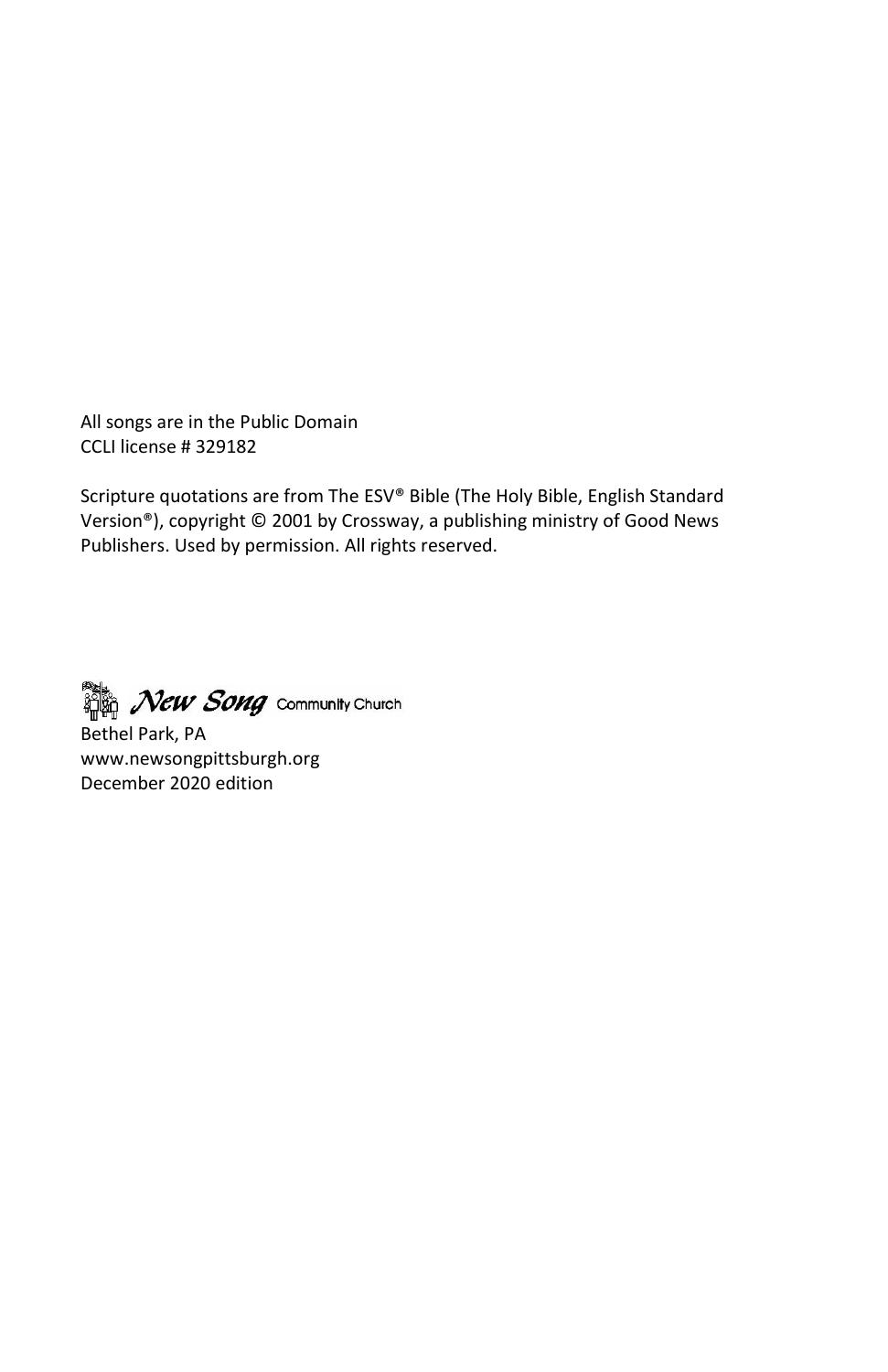| Angels We Have Heard on High 3                      |    |
|-----------------------------------------------------|----|
| As with Gladness Men of Old 4                       |    |
| Joseph is Told of Jesus (Matthew 1:18-25 ESV) 5     |    |
| Come Thou Long Expected Jesus 6                     |    |
|                                                     |    |
|                                                     |    |
| God Rest Ye Merry Gentlemen 8                       |    |
| Hark! The Herald Angels Sing 9                      |    |
| I Heard the Bells on Christmas Day 10               |    |
|                                                     |    |
| It Came Upon the Midnight Clear 12                  |    |
|                                                     |    |
|                                                     |    |
| The Shepherds and the Angels (Luke 2:8-21 ESV)15    |    |
| O Come, O Come, Emmanuel 16                         |    |
|                                                     |    |
| O Little Town of Bethlehem 18                       |    |
| Jesus Presented at the Temple (Luke 2:22-38 ESV) 19 |    |
|                                                     |    |
| Thou Didst Leave Thy Throne                         | 22 |
| The Visit of the Wise Men (Matthew 2:1-12 ESV) 23   |    |
|                                                     |    |
|                                                     |    |
| Jesus is Coming Again (Revelation 22:12-21 ESV)26   |    |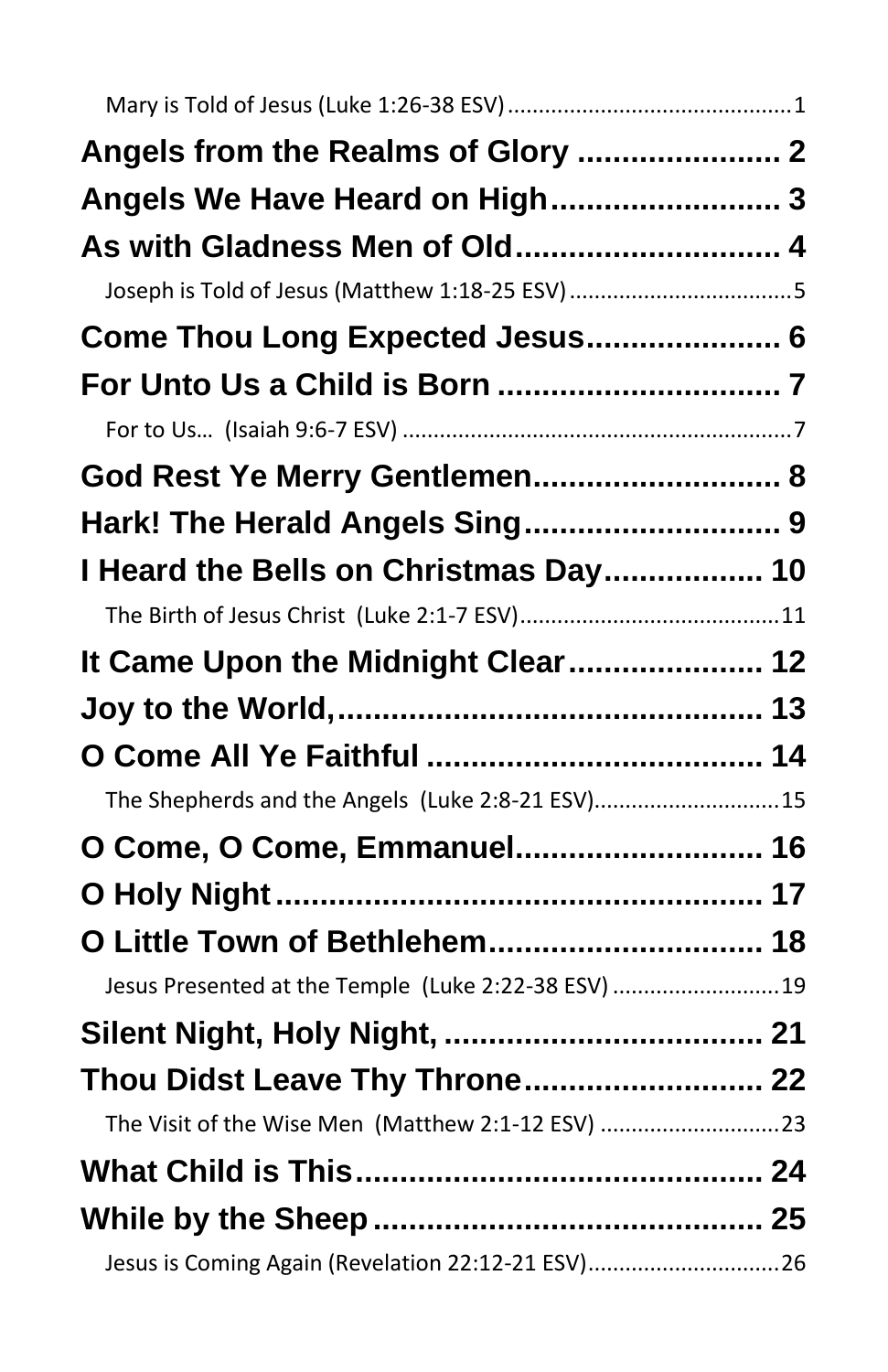### <span id="page-3-0"></span>**Mary is Told of Jesus (Luke 1:26-38 ESV)**

26 In the sixth month the angel Gabriel was sent from God to a city of Galilee named Nazareth, <sup>27</sup> to a virgin betrothed to a man whose name was Joseph, of the house of David. And the virgin's name was Mary. 28 And he came to her and said, "Greetings, O favored one, the Lord is with you!"  $^{29}$  But she was greatly troubled at the saying, and tried to discern what sort of greeting this might be.  $30$  And the angel said to her, "Do not be afraid, Mary, for you have found favor with God. <sup>31</sup> And behold, you will conceive in your womb and bear a son, and you shall call his name Jesus. <sup>32</sup> He will be great and will be called the Son of the Most High. And the Lord God will give to him the throne of his father David,  $33$  and he will reign over the house of Jacob forever, and of his kingdom there will be no end."

34 And Mary said to the angel, "How will this be, since I am a virgin?"

35 And the angel answered her, "The Holy Spirit will come upon you, and the power of the Most High will overshadow you; therefore the child to be born will be called holy—the Son of God.  $36$  And behold, your relative Elizabeth in her old age has also conceived a son, and this is the sixth month with her who was called barren.<sup>37</sup> For nothing will be impossible with God." <sup>38</sup> And Mary said, "Behold, I am the servant of the Lord; let it be to me according to your word." And the angel departed from her.

မိုင်းဝ တို့ဦးဝ တို့ဦးဝ တို့ဦးစ် ထိုဦးစ် တို့ဦးဝ တို့ဦးစ် ထိုဦးစ် ထိုဦးစ် တို့ဦးစ် ထိုဦးစ် ထိုဦးစ် တို့ဦးစ် ဝ<br>ဦးစ်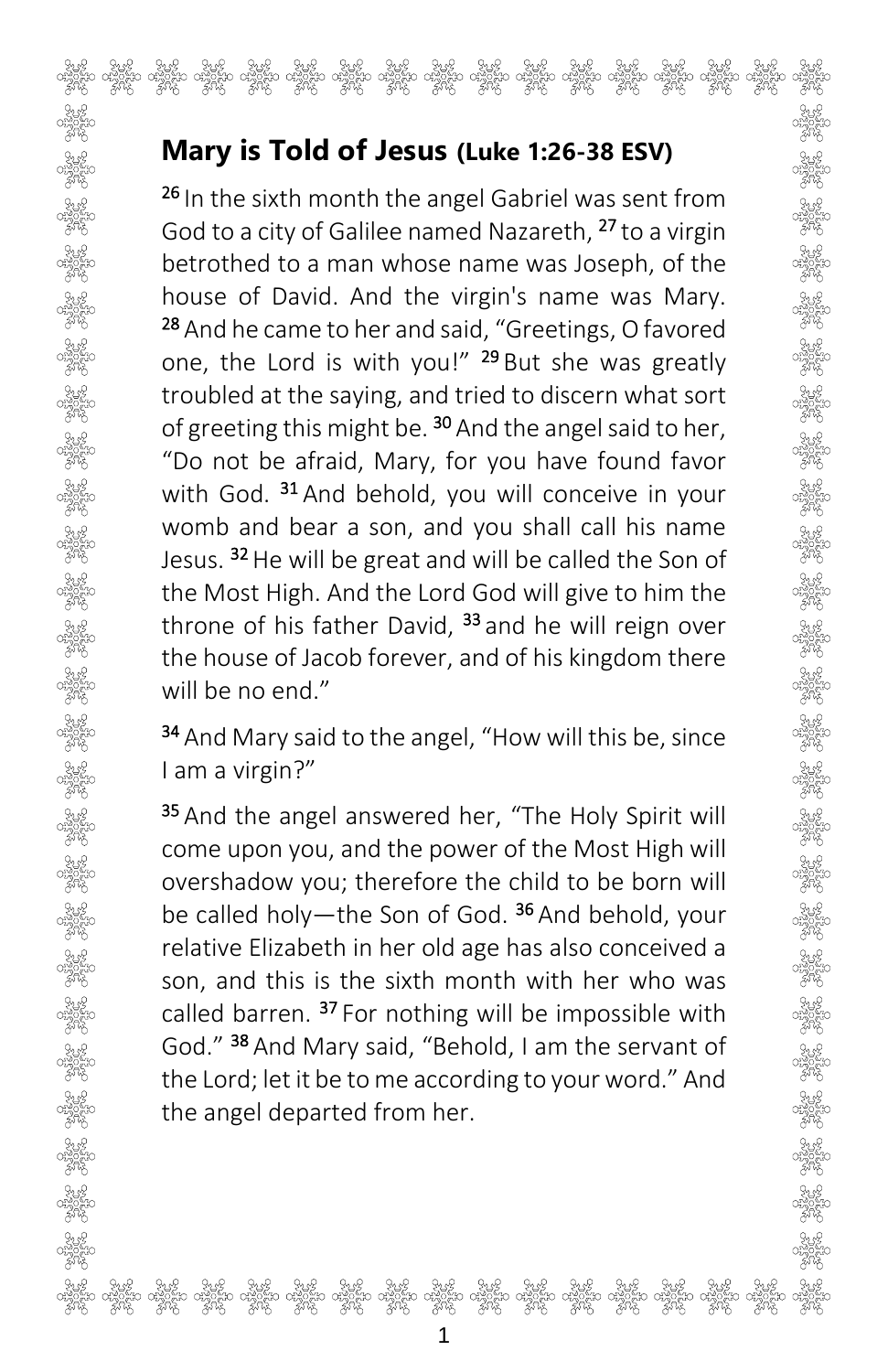### <span id="page-4-0"></span>**Angels from the Realms of Glory**

Wing your flight o'er all the earth; Ye who sang creation's story Now proclaim Messiah's birth.

> *Come and worship, come and worship, Worship Christ, the newborn King.*

Shepherds, in the field abiding, Watching o'er your flocks by night, God with us is now residing; Yonder shines the infant light: [*Refrain*]

Saints, before the altar bending, Watching long in hope and fear; Suddenly the Lord, descending, In His temple shall appear. [*Refrain*]

Sinners, wrung with true repentance, Doomed for guilt to endless pains, Justice now revokes the sentence, Mercy calls you; break your chains. [*Refrain*]

Though an Infant now we view Him, He shall fill His Father's throne, Gather all the nations to Him; Every knee shall then bow down: [*Refrain*]

1816 James Montgomery (1771-1854)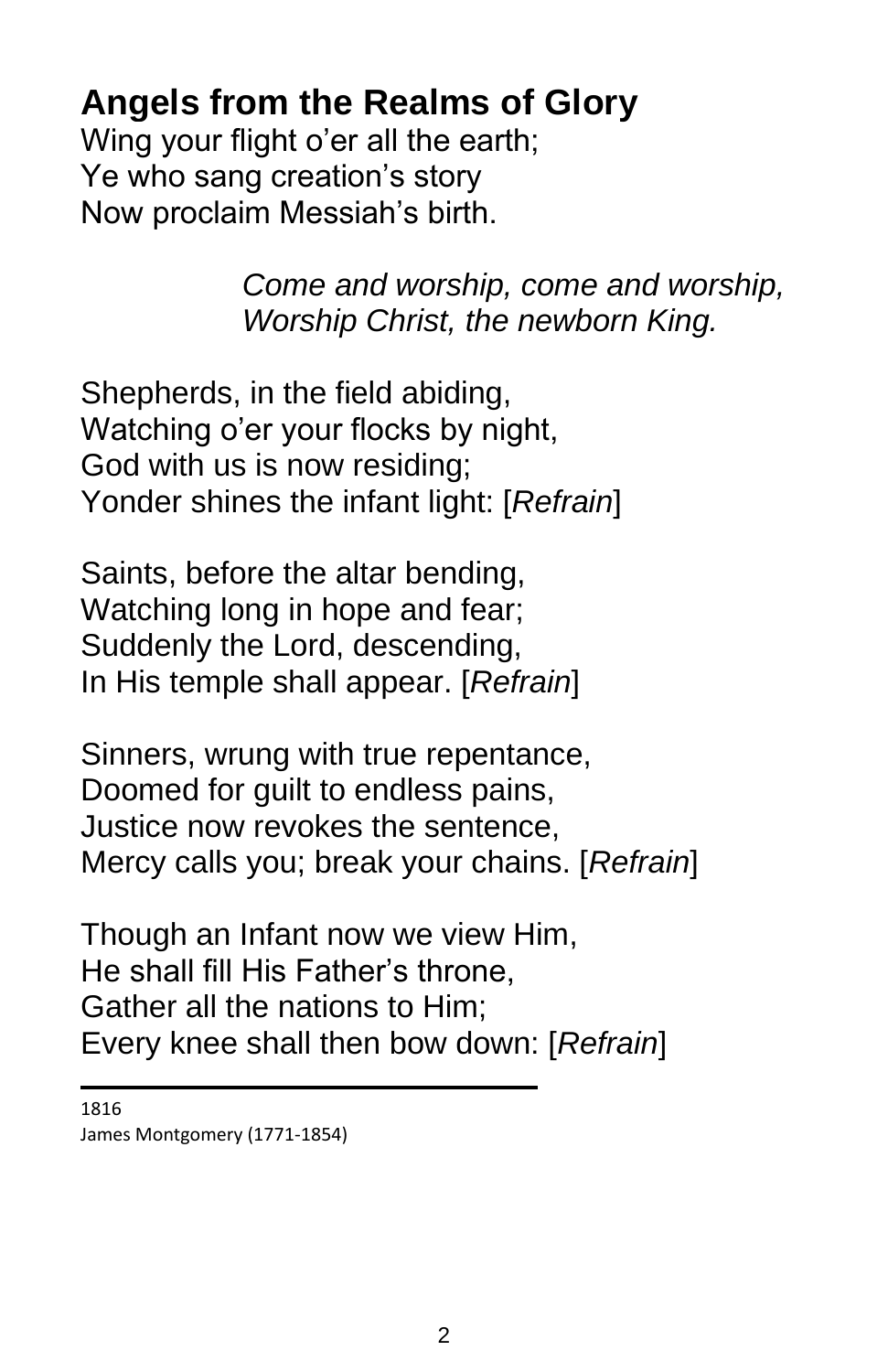<span id="page-5-0"></span>**Angels We Have Heard on High**

Sweetly singing o'er the plains, And the mountains in reply Echo back their joyous strains.

> *Gloria, in excelsis Deo! Gloria, in excelsis Deo!*

Shepherds, why this jubilee? Why your joyous strains prolong? Say what may the tidings be Which inspire your heavenly song? [*Refrain*]

Come to Bethlehem and see Him whose birth the angels sing; Come, adore on bended knee, Christ the Lord, the newborn King. [*Refrain*]

Father, let Thy kingdom come, Let it come with living power; Speak at length the final word, Usher in the triumph hour. [*Refrain*]

Traditional French carol, 18th century translation of the French by James Chadwick, and adapted Henri Hemy 1862 4 th verse by John Page Hopps (1834-1911)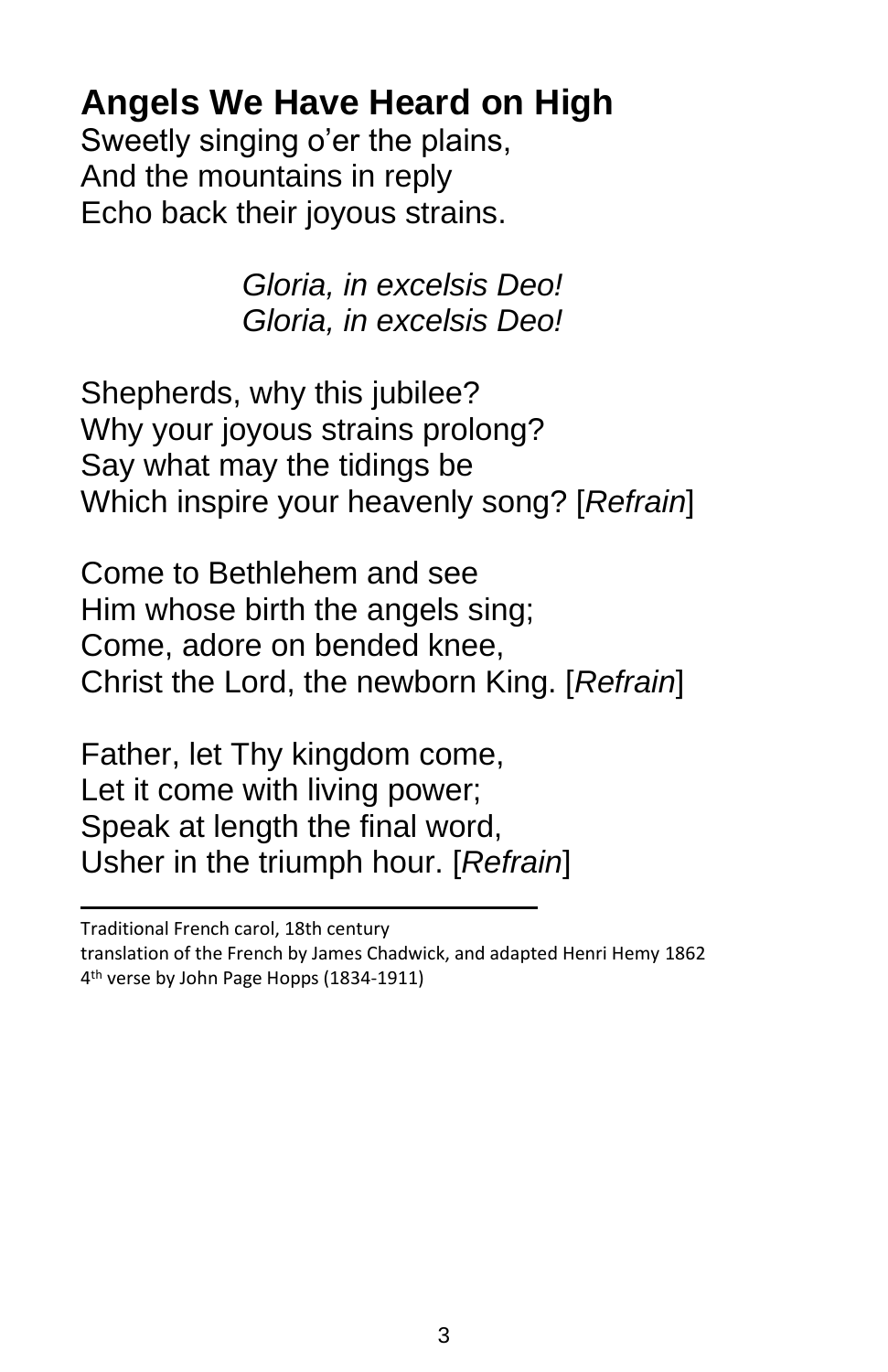# <span id="page-6-0"></span>**As with Gladness Men of Old**

Did the guiding star behold As with joy they hailed its light Leading onward, beaming bright So, most gracious Lord, may we Evermore be led to Thee

As with joyful steps they sped To that lowly manger bed There to bend the knee before Him whom heaven and earth adore So may we with willing feet Ever seek Thy mercy-seat

As they offered gifts most rare At that manger rude and bare So may we with holy joy Pure, and free from sin's alloy All our costliest treasures bring Christ, to Thee, our heavenly King

Holy Jesus, every day Keep us in the narrow way And, when earthly things are past Bring our ransomed souls at last Where they need no star to guide Where no clouds Thy glory hide.

1858 William C. Dix (1837-1898)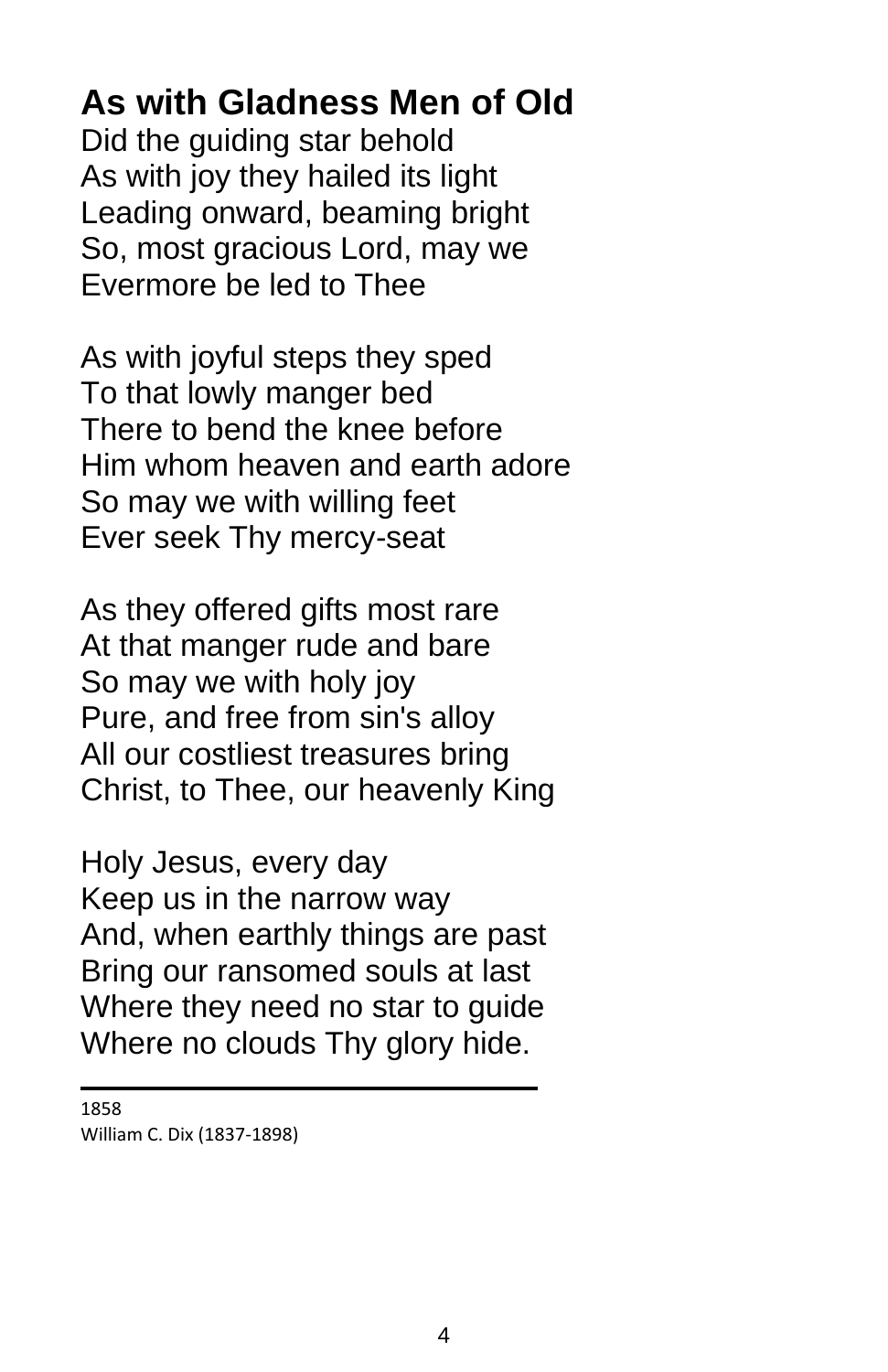### <span id="page-7-0"></span>**Joseph is Told of Jesus (Matthew 1:18-25 ESV)**

<sup>18</sup> Now the birth of Jesus Christ took place in this way. When his mother Mary had been betrothed to Joseph, before they came together she was found to be with child from the Holy Spirit.<sup>19</sup> And her husband Joseph, being a just man and unwilling to put her to shame, resolved to divorce her quietly. <sup>20</sup> But as he considered these things, behold, an angel of the Lord appeared to him in a dream, saying, "Joseph, son of David, do not fear to take Mary as your wife, for that which is conceived in her is from the Holy Spirit.  $21$  She will bear a son, and you shall call his name Jesus, for he will save his people from their sins." <sup>22</sup> All this took place to fulfill what the Lord had spoken by the prophet:

### <sup>23</sup> "Behold, the virgin shall conceive and bear a son, and they shall call his name Immanuel"

(which means, God with us). <sup>24</sup> When Joseph woke from sleep, he did as the angel of the Lord commanded him: he took his wife, <sup>25</sup> but knew her not until she had given birth to a son. And he called his name Jesus.

မြန်မာ ဝန်ဒိုင်းဝ ဝန်ဒိုင်းဝ ဝန်ဒိုင်းဝ ဝန်ဒိုင်းဝ ဝန်ဒိုင်းဝ ဝန်ဒိုင်းဝ ဝန်ဒိုင်းဝ ဝန်ဒိုင်းဝ ဝန်ဒိုင်းဝ ဝန်ဒ<br>အိန္ဒိယ ဝန်ဒိုင်းဝ တွေ့ရှိန်းဝ ဝန်ဒိုင်းဝ တွေ့ရှိန်း ဝန်ဒိုင်းဝ တွေ့ရှိန်းဝ ဝန်ဒိုင်းဝ ဝန်ဒိုင်းဝ တွေ့ရှိန်းဝ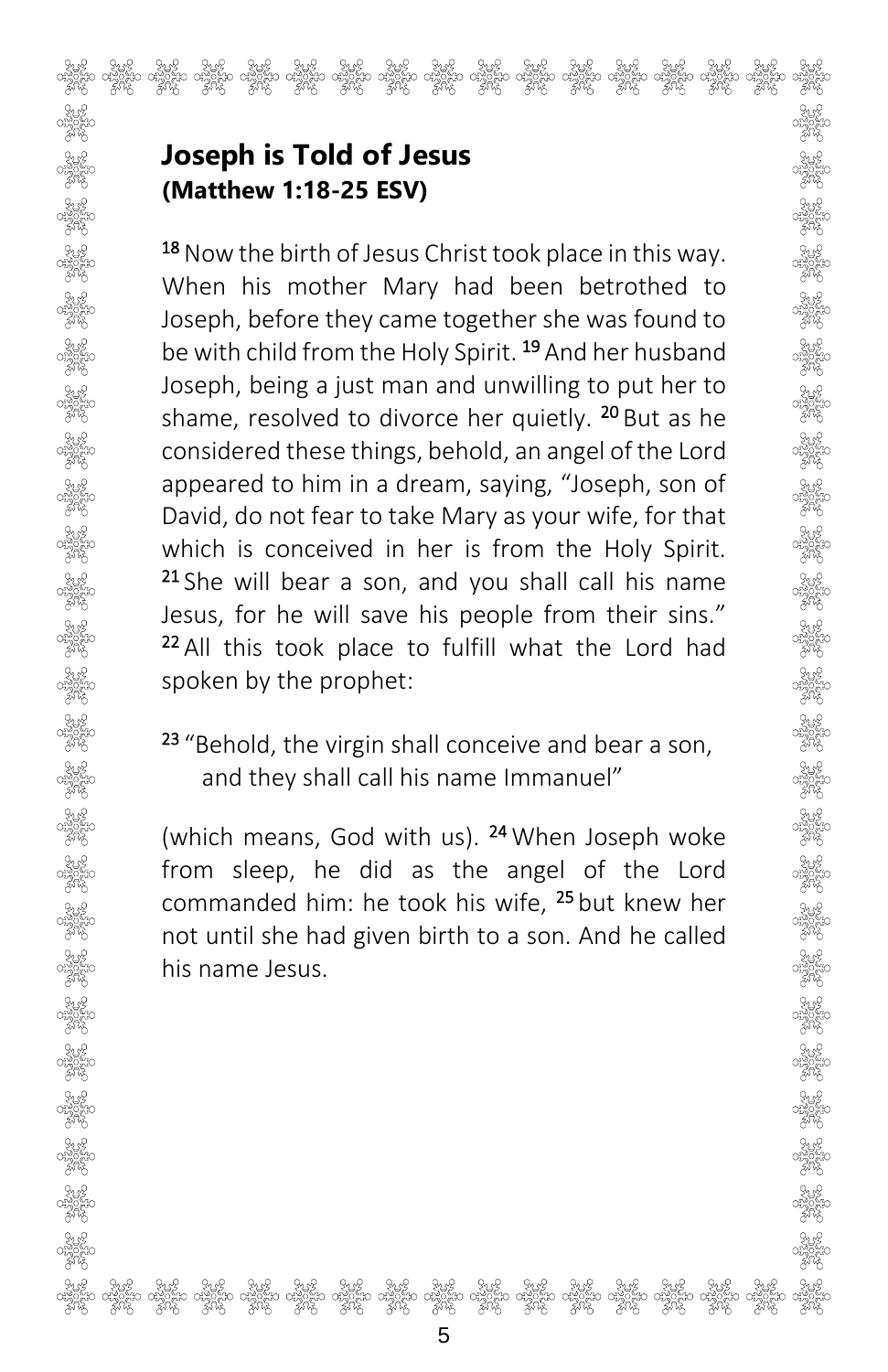# <span id="page-8-0"></span>**Come Thou Long Expected Jesus**

Born to set Thy people free; From our fears and sins release us, Let us find our rest in Thee. Israel's Strength and Consolation, Hope of all the earth Thou art; Dear Desire of every nation, Joy of every longing heart.

Born Thy people to deliver, Born a child and yet a King, Born to reign in us forever, Now Thy gracious kingdom bring. By Thine own eternal Spirit Rule in all our hearts alone; By Thine all sufficient merit, Raise us to Thy glorious throne.

1744 Charles Wesley (1707-1788)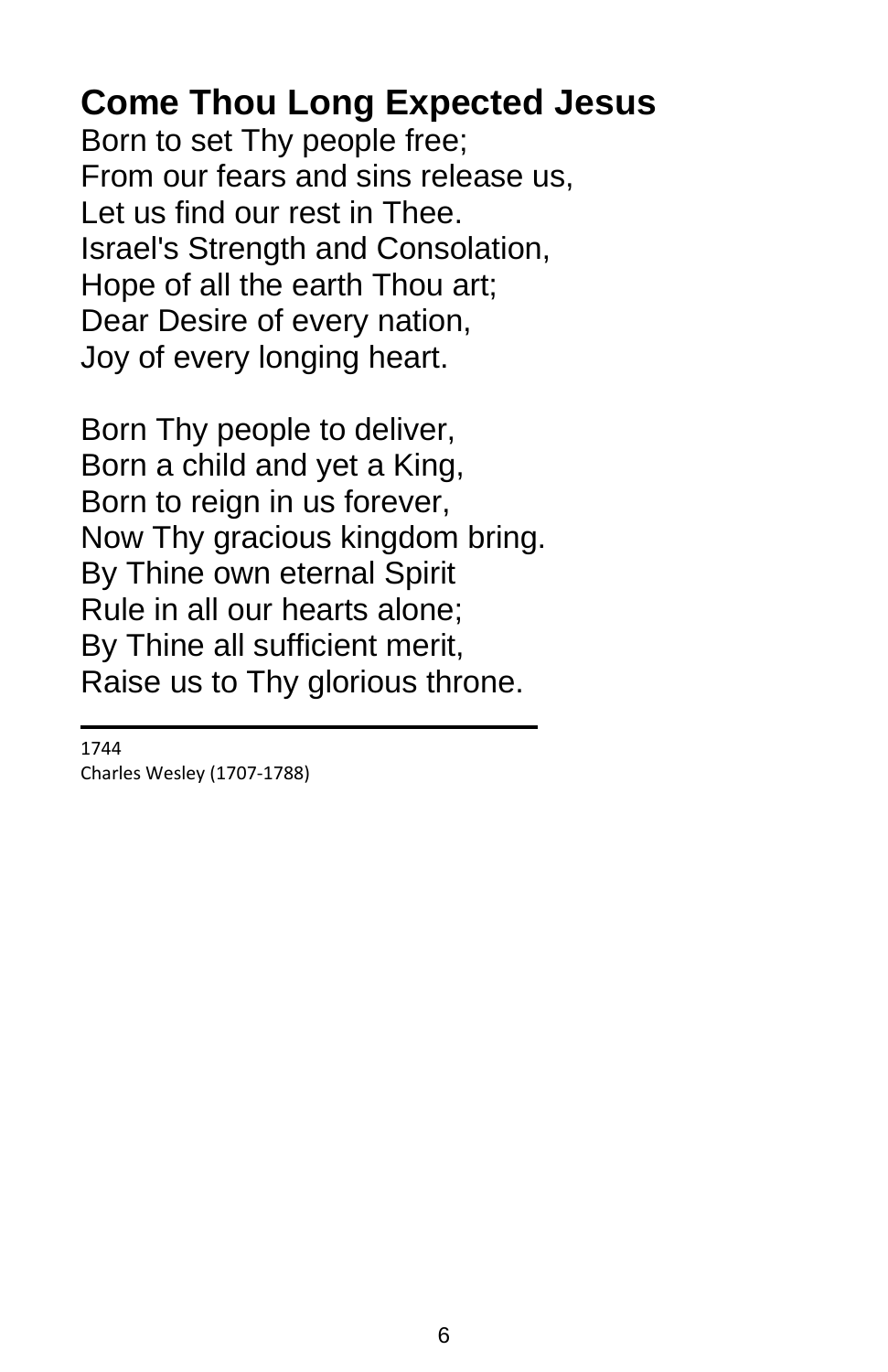# <span id="page-9-0"></span>**For Unto Us a Child is Born**

Unto us a Son is given And the government shall be upon His shoulder And His name shall be called Wonderful Counselor The Mighty God The Everlasting Father And the Prince of Peace is He

Isaiah 9:6 King James Version

### <span id="page-9-1"></span>**For to Us… (Isaiah 9:6-7 ESV)**

<sup>6</sup>For to us a child is born, to us a son is given; and the government shall be upon his shoulder, and his name shall be called Wonderful Counselor, Mighty God, Everlasting Father, Prince of Peace. <sup>7</sup> Of the increase of his government and of peace there will be no end, on the throne of David and over his kingdom, to establish it and to uphold it with justice and with righteousness from this time forth and forevermore. The zeal of the LORD of hosts will do this.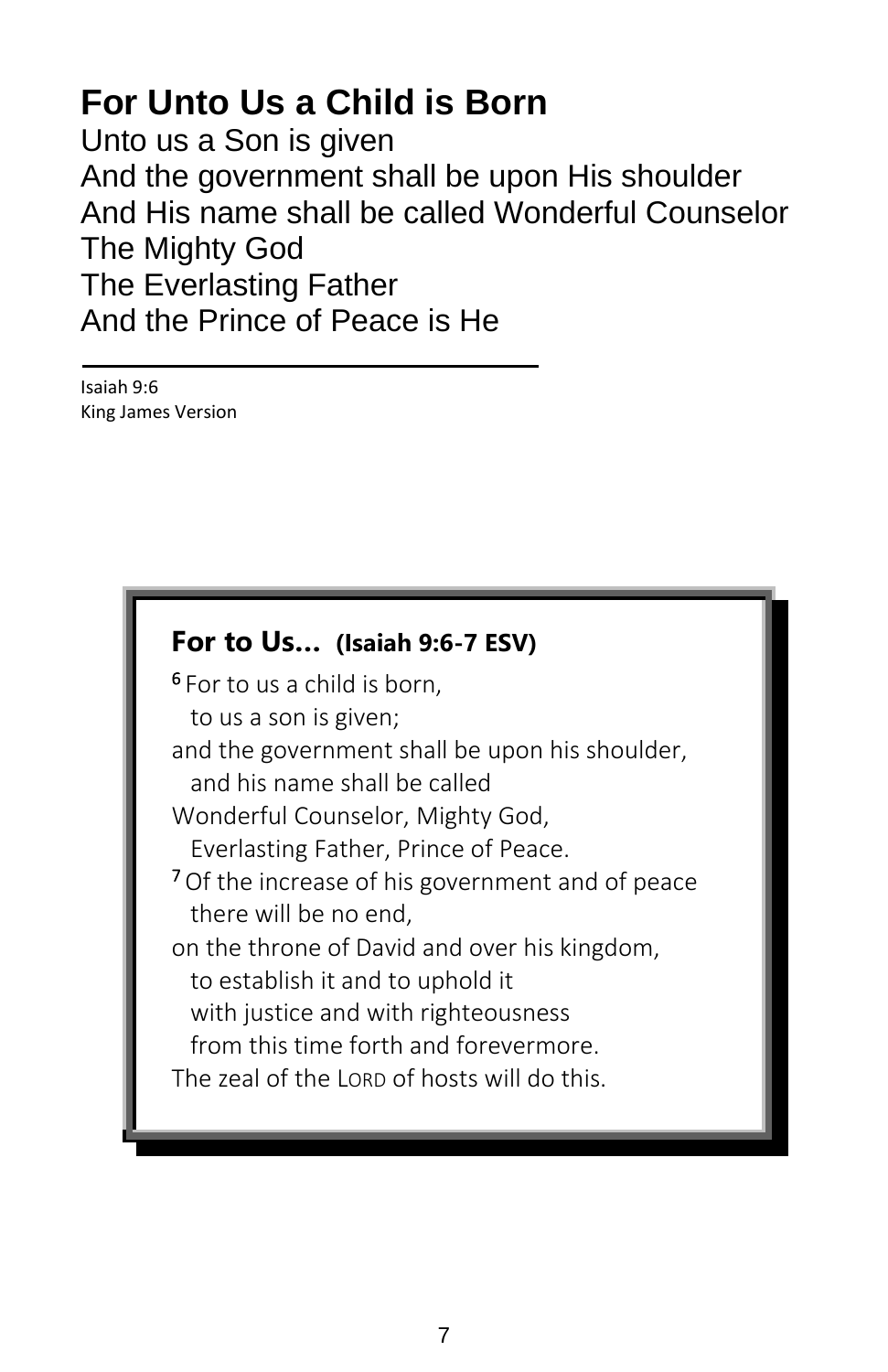### <span id="page-10-0"></span>**God Rest Ye Merry Gentlemen**

let nothing you dismay, Remember Christ our Savior was born on Christmas Day; To save us all from Satan's power when we were gone astray.

> *O tidings of comfort and joy, comfort and joy; O tidings of comfort and joy.*

From God our heavenly Father a blessèd angel came; And unto certain shepherds brought tidings of the same; How that in Bethlehem was born the Son of God by name. [*Refrain*]

Fear not, then, said the angel, Let nothing you affright This day is born a Savior of a pure Virgin bright, To free all those who trust in Him from Satan's power and might. [*Refrain*]

Now to the Lord sing praises all you within this place, And with true love and brotherhood each other now embrace; This holy tide of Christmas all others doth deface. [*Refrain*]

Traditional English carol, 18th century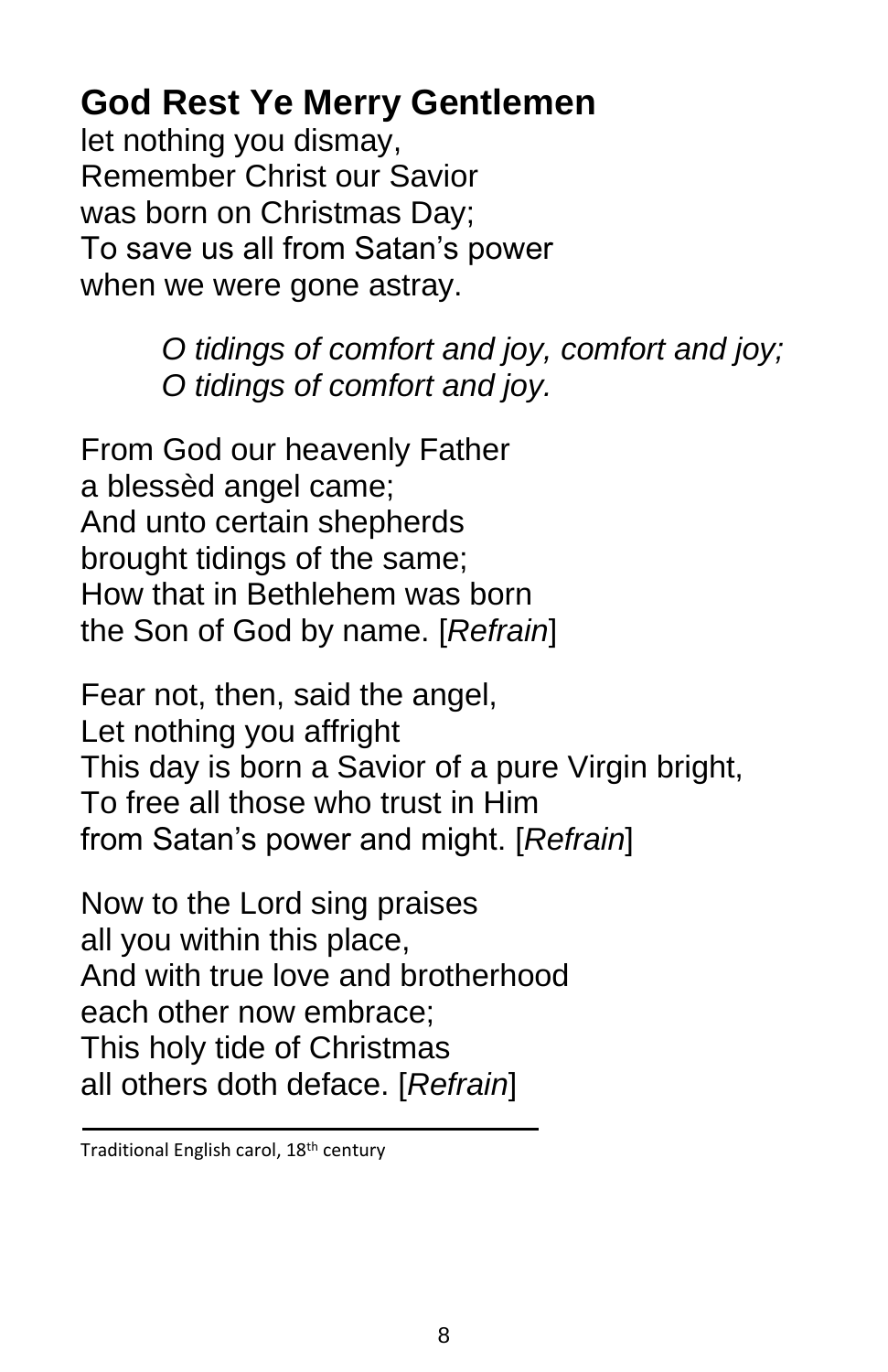# <span id="page-11-0"></span>**Hark! The Herald Angels Sing**

Glory to the new-born King; Peace on earth, and mercy mild, God and sinners reconciled. Joyful, all ye nations rise, Join the triumph of the skies; With angelic host proclaim, Christ is born in Bethlehem.

> *Hark! the herald angels sing: Glory to the new-born King.*

Christ, by highest Heaven adored, Christ, the everlasting Lord, Late in time behold him come, Offspring of the virgin's womb. Veiled in flesh the Godhead see; Hail the incarnate Deity! Pleased as man with men to dwell, Jesus, our Emmanuel. [*Refrain*]

Hail the Heaven-born Prince of Peace! Hail the Sun of righteousness! Light and life to all he brings, Risen with healing in his wings. Mild he lays his glory by, Born that man no more may die, Born to raise the sons of earth, Born to give them second birth. [*Refrain*]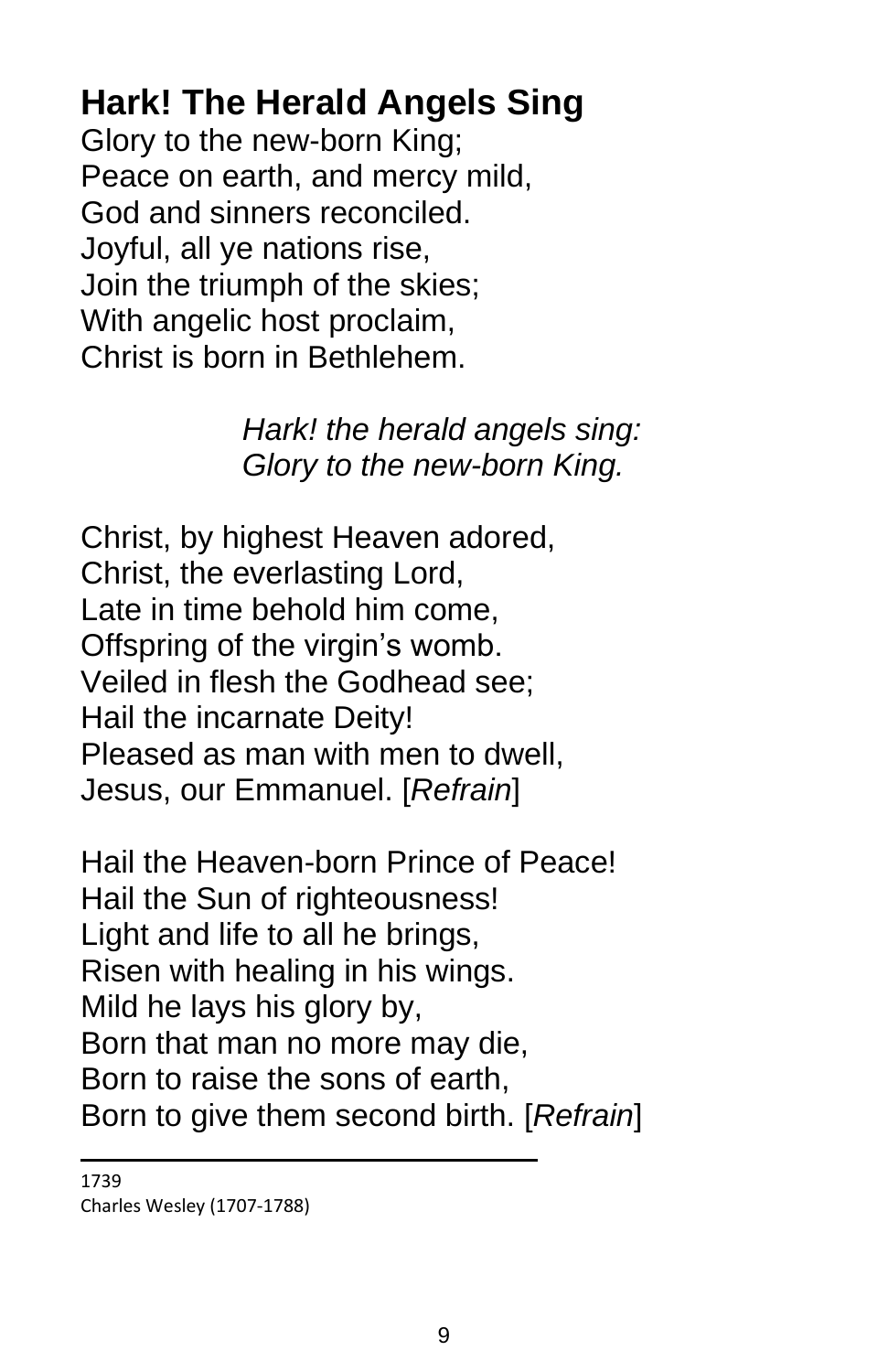## <span id="page-12-0"></span>**I Heard the Bells on Christmas Day**

Their old familiar carols play, And wild and sweet the words repeat Of peace on earth, good will to men.

I thought how, as the day had come, The belfries of all Christendom Had rolled along the unbroken song Of peace on earth, good will to men.

Till ringing, singing on its way The world revolved from night to day, A voice, a chime, a chant sublime Of peace on earth, good will to men.

And in despair I bowed my head "There is no peace on earth," I said, "For hate is strong and mocks the song Of peace on earth, good will to men."

Then pealed the bells more loud and deep: "God is not dead, nor doth He sleep; The wrong shall fail, the right prevail With peace on earth, good will to men."

1864

Henry Wadsworth Longfellow (1807-1882)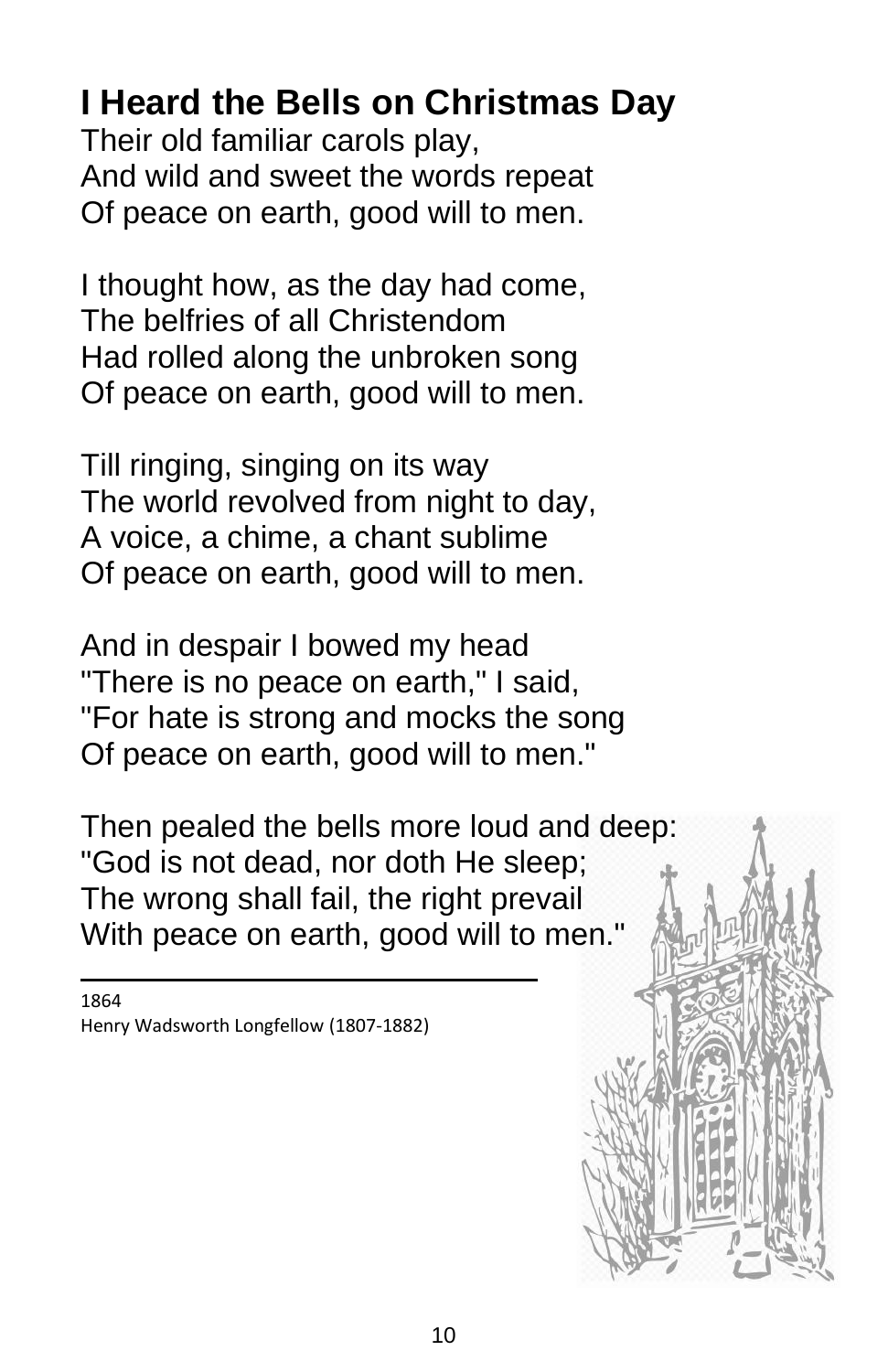### <span id="page-13-0"></span>**The Birth of Jesus Christ (Luke 2:1-7 ESV)**

In those days a decree went out from Caesar Augustus that all the world should be registered. <sup>2</sup>This was the first registration when Quirinius was governor of Syria. <sup>3</sup>And all went to be registered, each to his own town. <sup>4</sup> And Joseph also went up from Galilee, from the town of Nazareth, to Judea, to the city of David, which is called Bethlehem, because he was of the house and lineage of David, <sup>5</sup> to be registered with Mary, his betrothed, who was with child.  $6$  And while they were there, the time came for her to give birth. <sup>7</sup> And she gave birth to her firstborn son and wrapped him in swaddling cloths and laid him in a manger, because there was no place for them in the inn.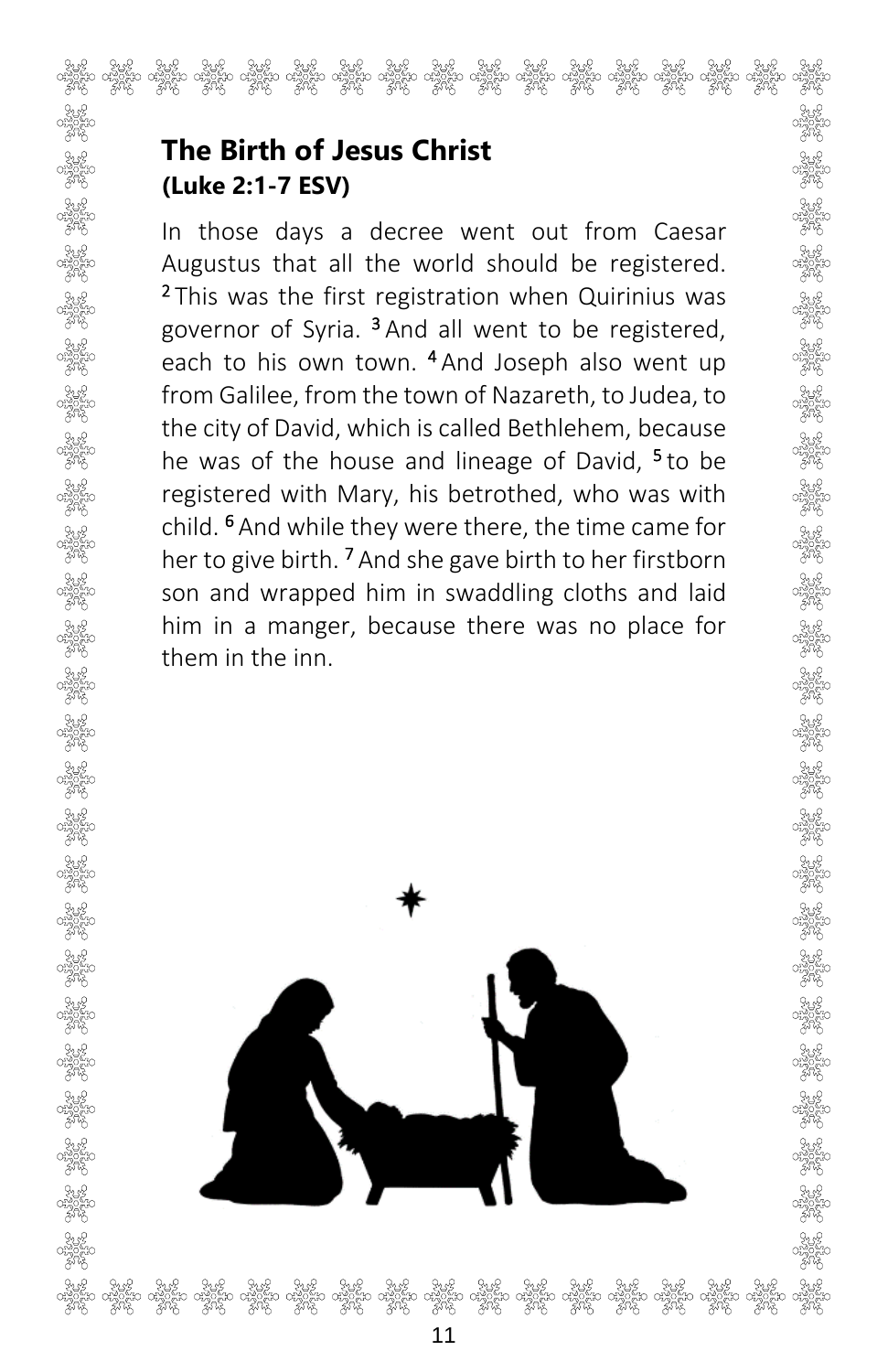# <span id="page-14-0"></span>**It Came Upon the Midnight Clear**

That glorious song of old, From angels bending near the earth, To touch their harps of gold; "Peace on the earth, good will to men, From Heaven's all gracious King." The world in solemn stillness lay, To hear the angels sing.

Still through the cloven skies they come With peaceful wings unfurled, And still their heavenly music floats O'er all the weary world; Above its sad and lowly plains, They bend on hovering wing, And ever o'er its Babel sounds The blessèd angels sing.

And ye, beneath life's crushing load, Whose forms are bending low, Who toil along the climbing way With painful steps and slow, Look now! for glad and golden hours Come swiftly on the wing. O rest beside the weary road, And hear the angels sing!

For lo! the days are hastening on, By prophet seen of old, When with the ever-circling years Shall come the time foretold; When the new heaven and earth shall own The prince of peace their King And the whole world send back the song Which now the angels sing.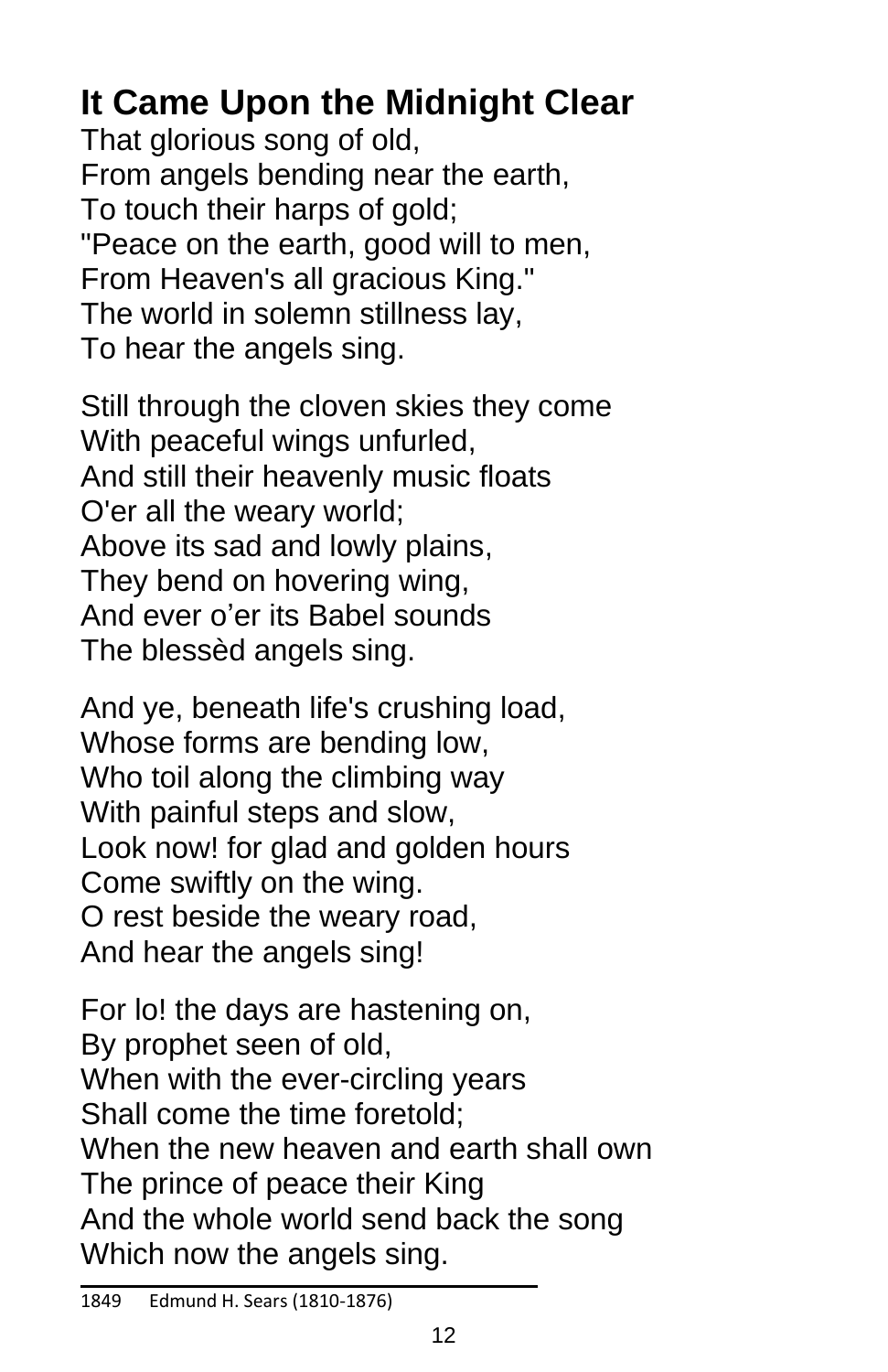# <span id="page-15-0"></span>**Joy to the World**

the Lord is come! Let earth receive her King; Let every heart prepare Him room, And Heaven and nature sing, And Heaven and nature sing, And Heaven, and Heaven, and nature sing.

Joy to the earth, the Savior reigns! Let men their songs employ; While fields and floods, rocks, hills and plains Repeat the sounding joy, Repeat the sounding joy, Repeat, repeat, the sounding joy.

No more let sins and sorrows grow, Nor thorns infest the ground; He comes to make His blessings flow Far as the curse is found, Far as the curse is found, Far as, far as, the curse is found.

He rules the world with truth and grace, And makes the nations prove The glories of His righteousness, And wonders of His love, And wonders of His love, And wonders, wonders, of His love.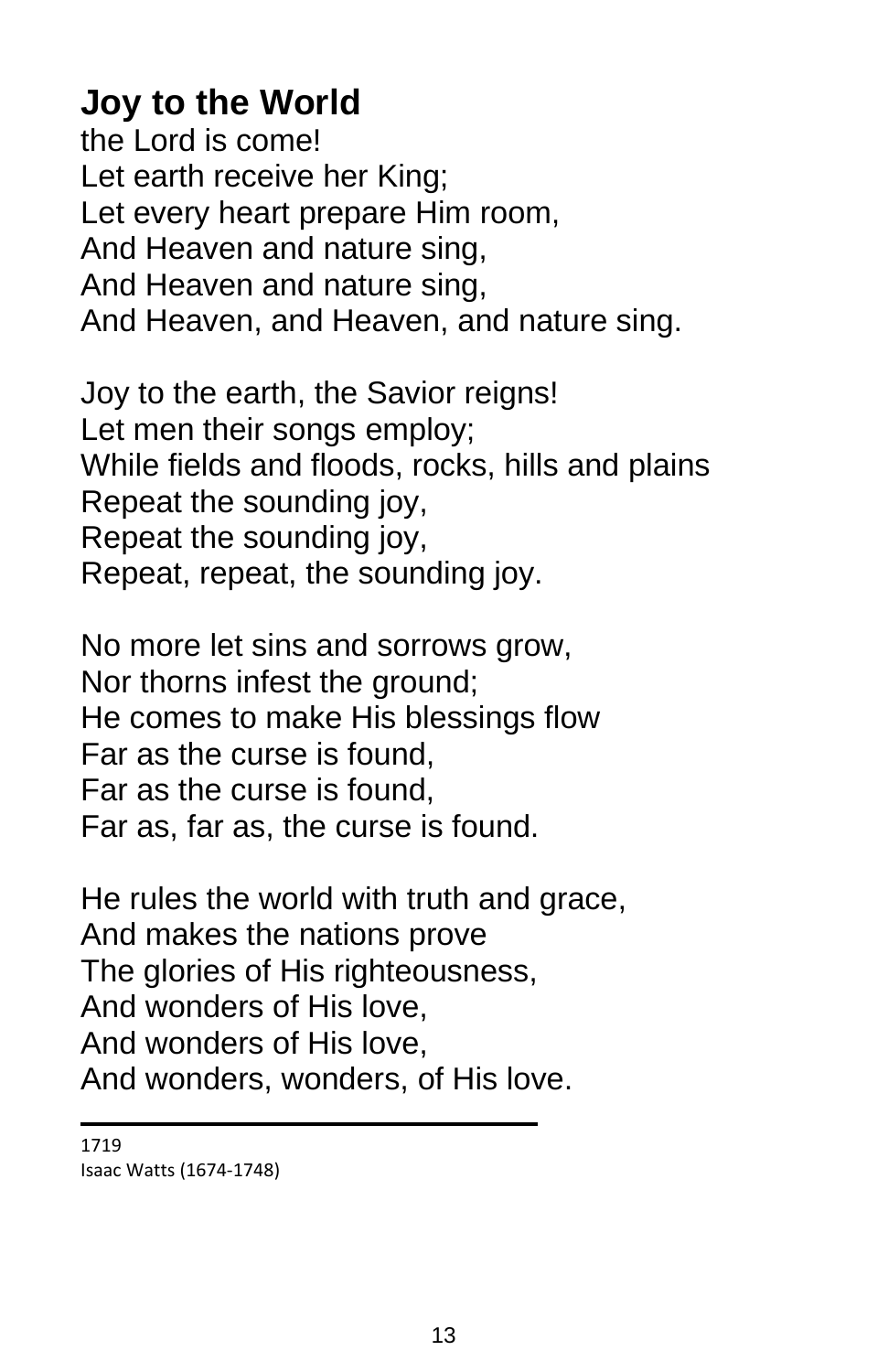# <span id="page-16-0"></span>**O Come All Ye Faithful**

joyful and triumphant, O come ye, O come ye, to Bethlehem. Come and behold Him, born the King of angels;

> *O come, let us adore Him, O come, let us adore Him, O come, let us adore Him, Christ the Lord.*

Sing, choirs of angels, sing in exultation; O sing, all ye citizens of heaven above! Glory to God, glory in the highest; [*Refrain*]

Yea, Lord, we greet Thee, born this happy morning; Jesus, to Thee be all glory given; Word of the Father, now in flesh appearing. [*Refrain*]

c. 1743 in Latin John Francis Wade (1711-1786) Translated 1841 Frederick Oakeley (1802-1880)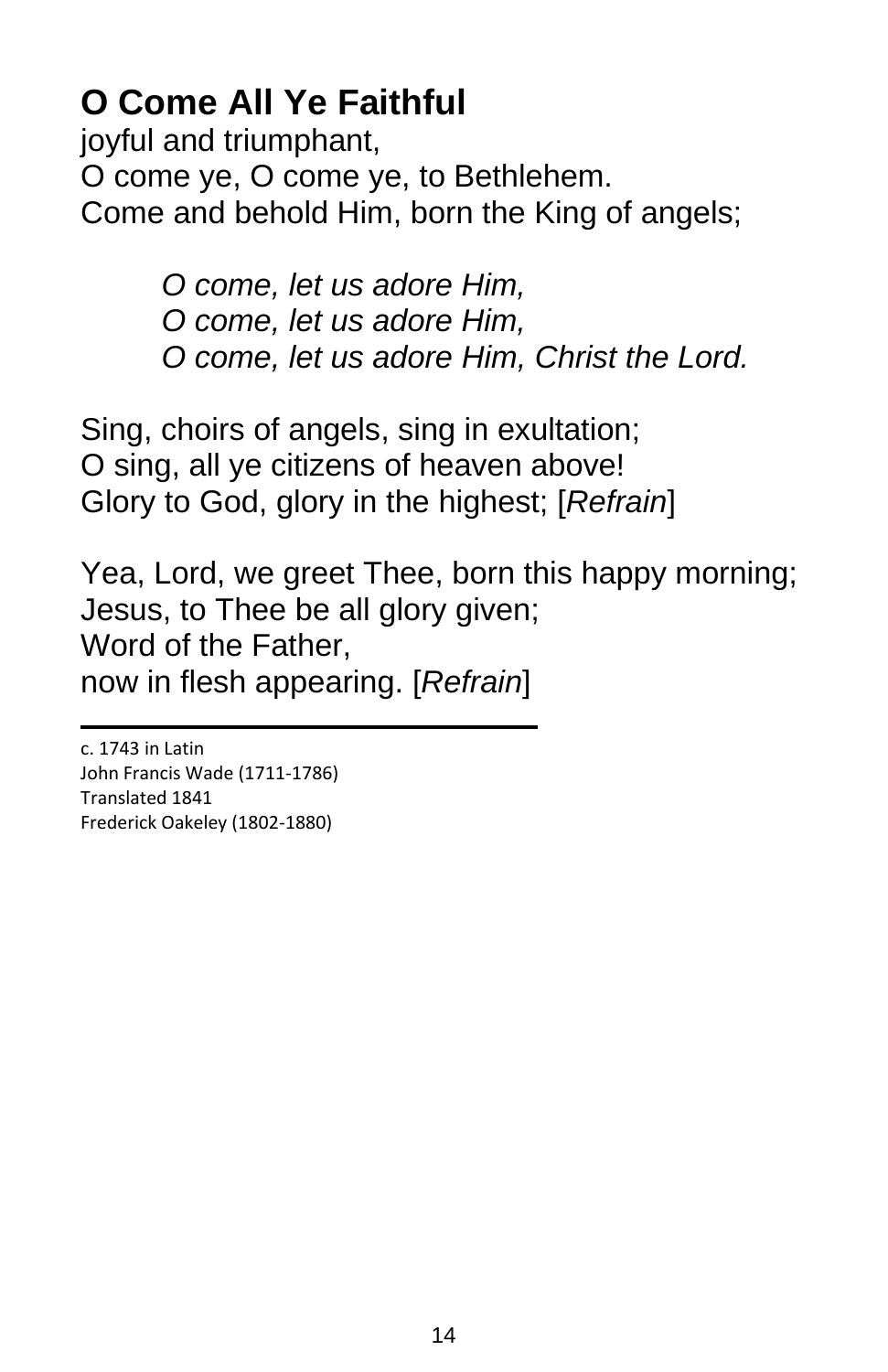### <span id="page-17-0"></span>**The Shepherds and the Angels (Luke 2:8-21 ESV)**

<sup>8</sup> And in the same region there were shepherds out in the field, keeping watch over their flock by night. <sup>9</sup> And an angel of the Lord appeared to them, and the glory of the Lord shone around them, and they were filled with great fear.  $10$  And the angel said to them, "Fear not, for behold, I bring you good news of great joy that will be for all the people.  $11$  For unto you is born this day in the city of David a Savior, who is Christ the Lord.  $12$  And this will be a sign for you: you will find a baby wrapped in swaddling cloths and lying in a manger."  $13$  And suddenly there was with the angel a multitude of the heavenly host praising God and saying,

14 "Glory to God in the highest,

and on earth peace among those with whom he is pleased!"

<sup>15</sup> When the angels went away from them into heaven, the shepherds said to one another, "Let us go over to Bethlehem and see this thing that has happened, which the Lord has made known to us." <sup>16</sup> And they went with haste and found Mary and Joseph, and the baby lying in a manger. <sup>17</sup> And when they saw it, they made known the saying that had been told them concerning this child. <sup>18</sup> And all who heard it wondered at what the shepherds told them. <sup>19</sup> But Mary treasured up all these things, pondering them in her heart. <sup>20</sup> And the shepherds returned. glorifying and praising God for all they had heard and seen, as it had been told them. <sup>21</sup> And at the end of eight days, when he was circumcised, he was called Jesus, the name given by the angel before he was conceived in the womb.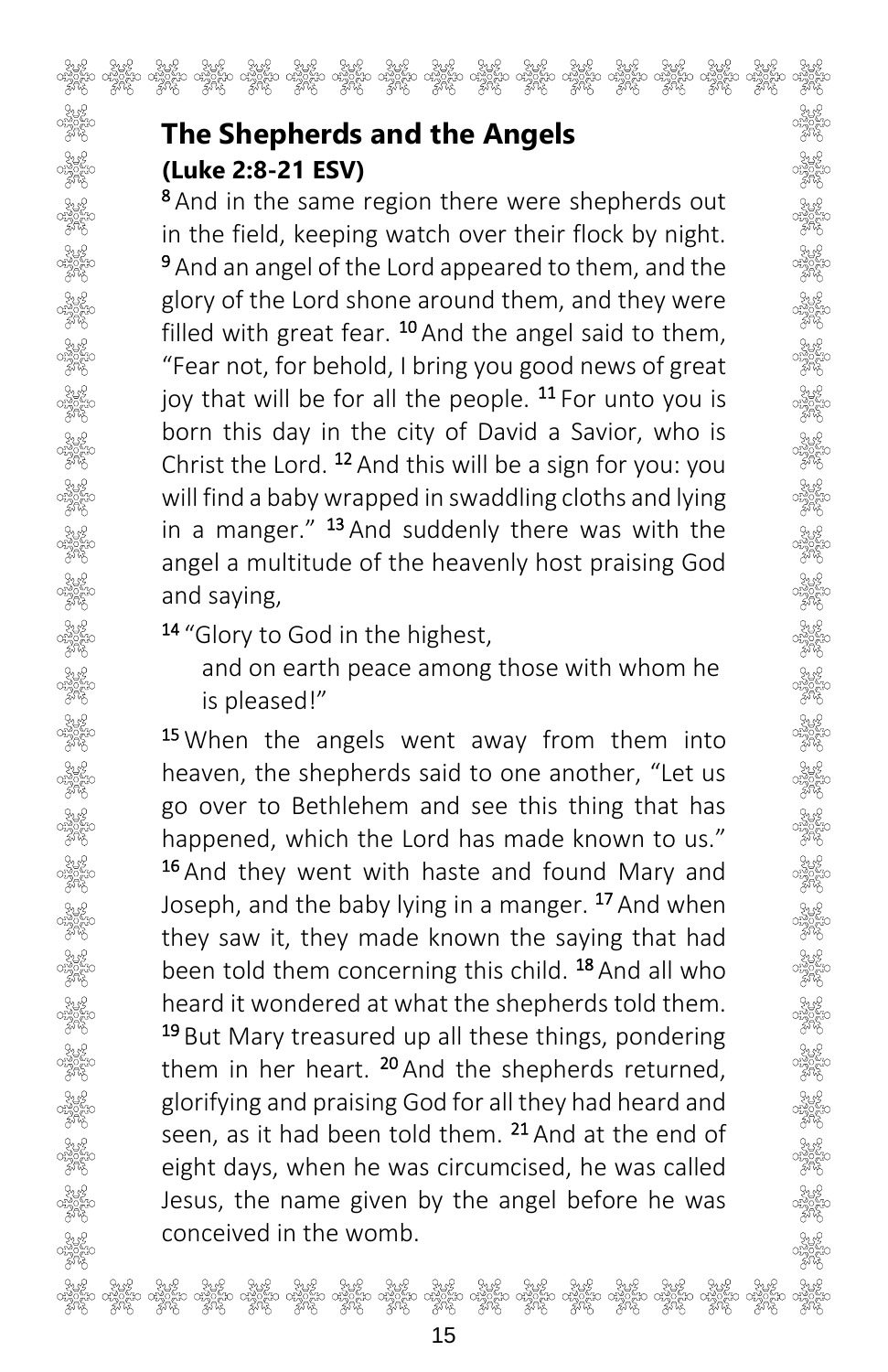### <span id="page-18-0"></span>**O Come, O Come, Emmanuel**

And ransom captive Israel, That mourns in lonely exile here Until the Son of God appear.

> *Rejoice! Rejoice! Emmanuel shall come to thee, O Israel.*

O come, Thou Rod of Jesse, free Thine own from Satan's tyranny; From depths of hell Thy people save, And give them vict'ry o'er the grave. [*Refrain*]

O come, Thou Day-spring, come and cheer Our spirits by Thine advent here; Disperse the gloomy clouds of night, And death's dark shadows put to flight. [*Refrain*]

O come, Desire of nations, bind All peoples in one heart and mind; Bid envy, strife, and discord cease, And be Thyself our King of Peace. [*Refrain*]

Latin hymn, c. 12<sup>th</sup> century Translated 1851 J. M. Neale (1818-1866)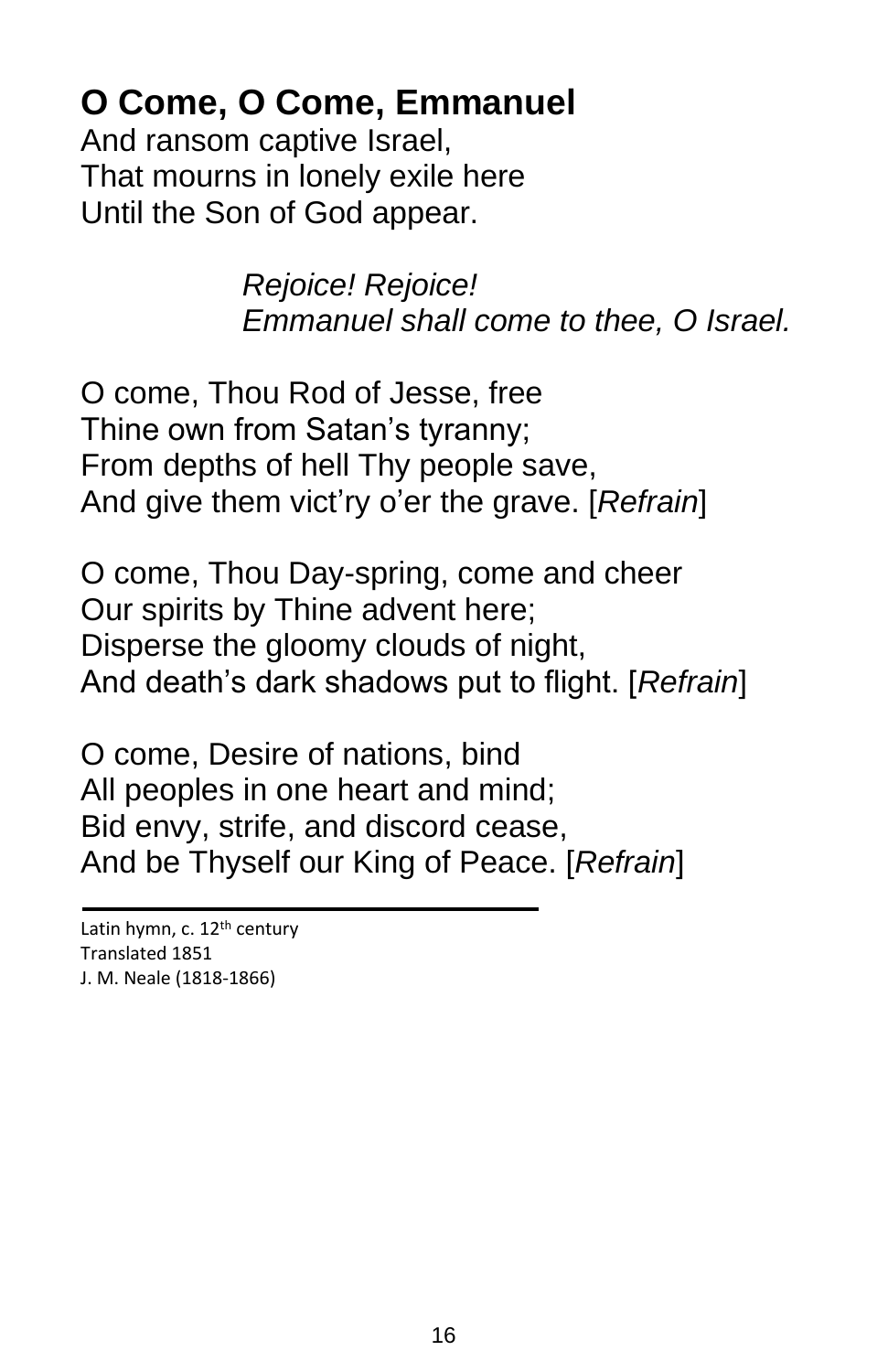# <span id="page-19-0"></span>**O Holy Night**

the stars are brightly shining; It is the night of the dear Savior's birth! Long lay the world in sin and error pining, Till He appeared and the soul felt its worth. A thrill of hope, the weary world rejoices, For yonder breaks a new and glorious morn. Fall on your knees, O hear the angel voices! O night divine, O night when Christ was born! O night, O holy night, O night divine!

Led by the light of faith serenely beaming, With glowing hearts by His cradle we stand. So led by light of a star sweetly gleaming, Here came the wise men from Orient land. The King of kings lay thus in lowly manger, In all our trials born to be our Friend! He knows our need to our weakness is no stranger. Behold your King; before Him lowly bend! Behold your King; before Him lowly bend!

Truly He taught us to love one another; His law is love and His Gospel is peace. Chains shall He break for the slave is our brother And in His Name all oppression shall cease. Sweet hymns of joy in grateful chorus raise we, Let all within us praise His holy Name! Christ is the Lord! O praise His name forever! His pow'r and glory evermore proclaim! His pow'r and glory evermore proclaim!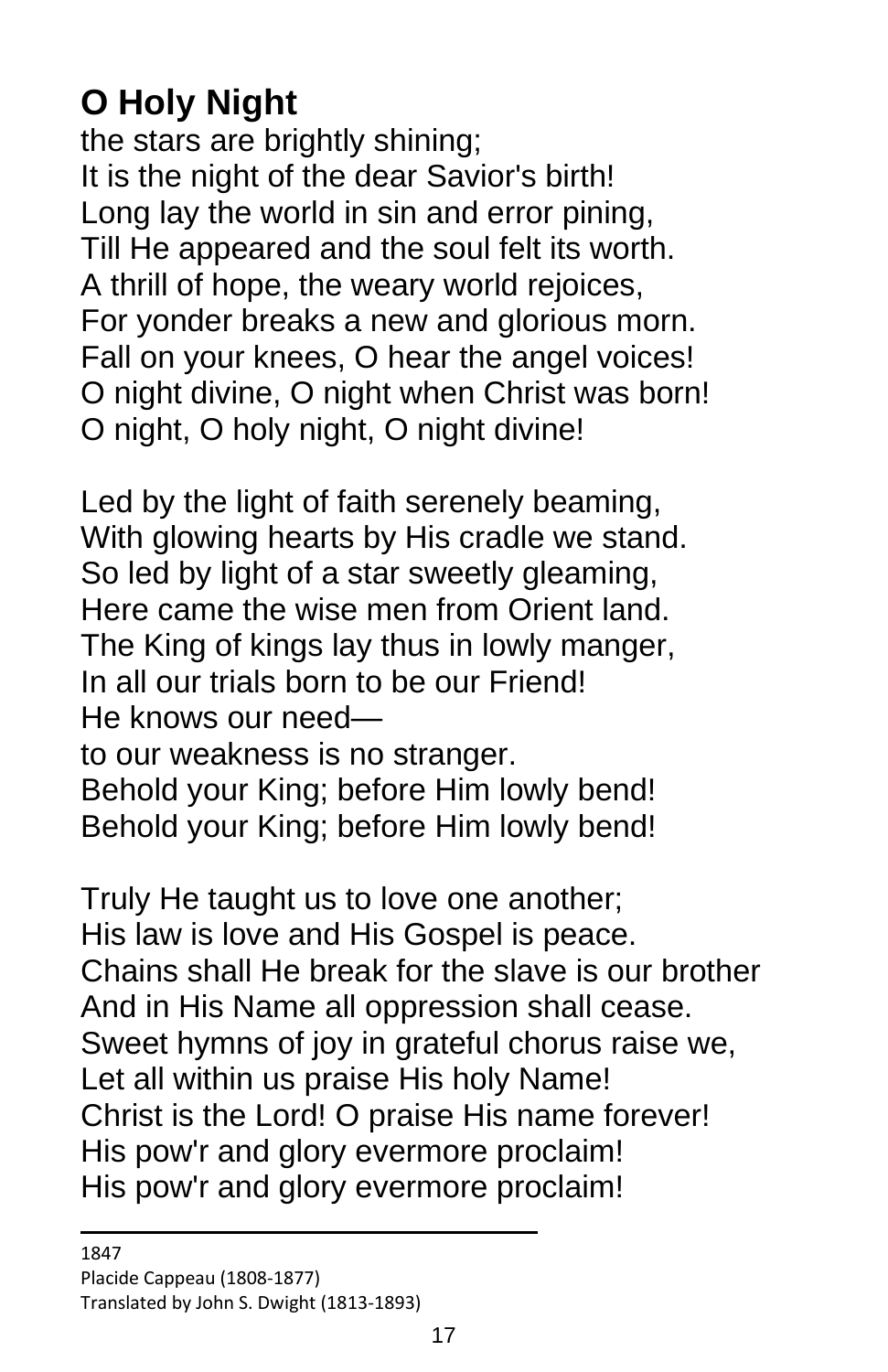# <span id="page-20-0"></span>**O Little Town of Bethlehem**

how still we see thee lie! Above thy deep and dreamless sleep the silent stars go by. Yet in thy dark streets shineth the everlasting Light; The hopes and fears of all the years are met in thee tonight.

For Christ is born of Mary, and gathered all above, While mortals sleep,

the angels keep their watch of wondering love. O morning stars together, proclaim the holy birth, And praises sing to God the King, and peace to men on earth!

How silently, how silently, the wondrous Gift is giv'n; So God imparts to human hearts

the blessings of His Heav'n.

No ear may hear His coming, but in this world of sin, Where meek souls will receive Him still, the dear Christ enters in.

O holy Child of Bethlehem, descend to us, we pray; Cast out our sin, and enter in, be born in us today. We hear the Christmas angels the great glad tidings tell;

O come to us, abide with us, our Lord Emmanuel!

1868 Phillips Brooks (1835-1893)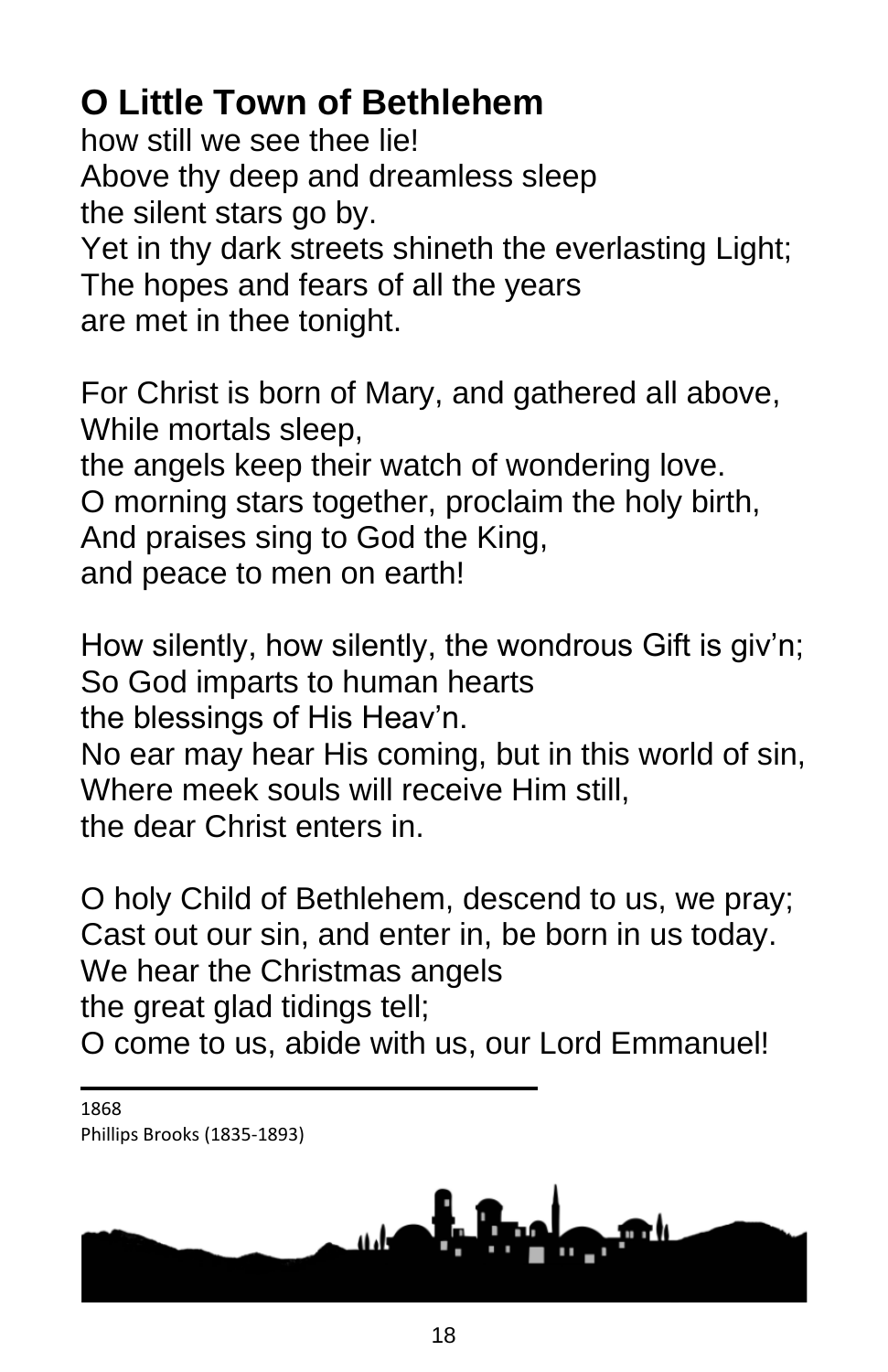### <span id="page-21-0"></span>**Jesus Presented at the Temple (Luke 2:22-38 ESV)**

22 And when the time came for their purification according to the Law of Moses, they brought him up to Jerusalem to present him to the Lord <sup>23</sup> (as it is written in the Law of the Lord, "Every male who first opens the womb shall be called holy to the Lord") <sup>24</sup> and to offer a sacrifice according to what is said in the Law of the Lord, "a pair of turtledoves, or two young pigeons." <sup>25</sup>Now there was a man in Jerusalem, whose name was Simeon, and this man was righteous and devout waiting for the consolation of Israel, and the Holy Spirit was upon him. 26 And it had been revealed to him by the Holy Spirit that he would not see death before he had seen the Lord's Christ. <sup>27</sup> And he came in the Spirit into the temple, and when the parents brought in the child Jesus, to do for him according to the custom of the Law, 28 he took him up in his arms and blessed God and said,

- 29 "Lord, now you are letting your servant depart in
	- peace, according to your word;
	- <sup>30</sup> for my eyes have seen your salvation
- <sup>31</sup> that you have prepared in the presence of all peoples,
	- 32 a light for revelation to the Gentiles, and for glory to your people Israel."

33 And his father and his mother marveled at what was said about him. <sup>34</sup> And Simeon blessed them and said to Mary his mother, "Behold, this child is appointed for the fall and rising of many in Israel, and

မန္ေသာမွာ သူမွာ မွန္ကာ အမွန္ ဆုတ္ဆံုး သူမွာ သူမွာ သူမွာ မွန္ကာ သူမွာ သူမွာ သူမွာ သူမွာ သူမွာ သူမွာ သူမွာ အျမဲ့<br>မွန္ကြာ မွန္ကာရွင္ မွန္ကာရွင္း မွန္ကာရွင္း မွန္ကာရွင္း မွန္ကာရွင္း မွန္ကာရွင္း မွန္ကာရွင္း မွန္ကာရွင္း မွန္ကာရ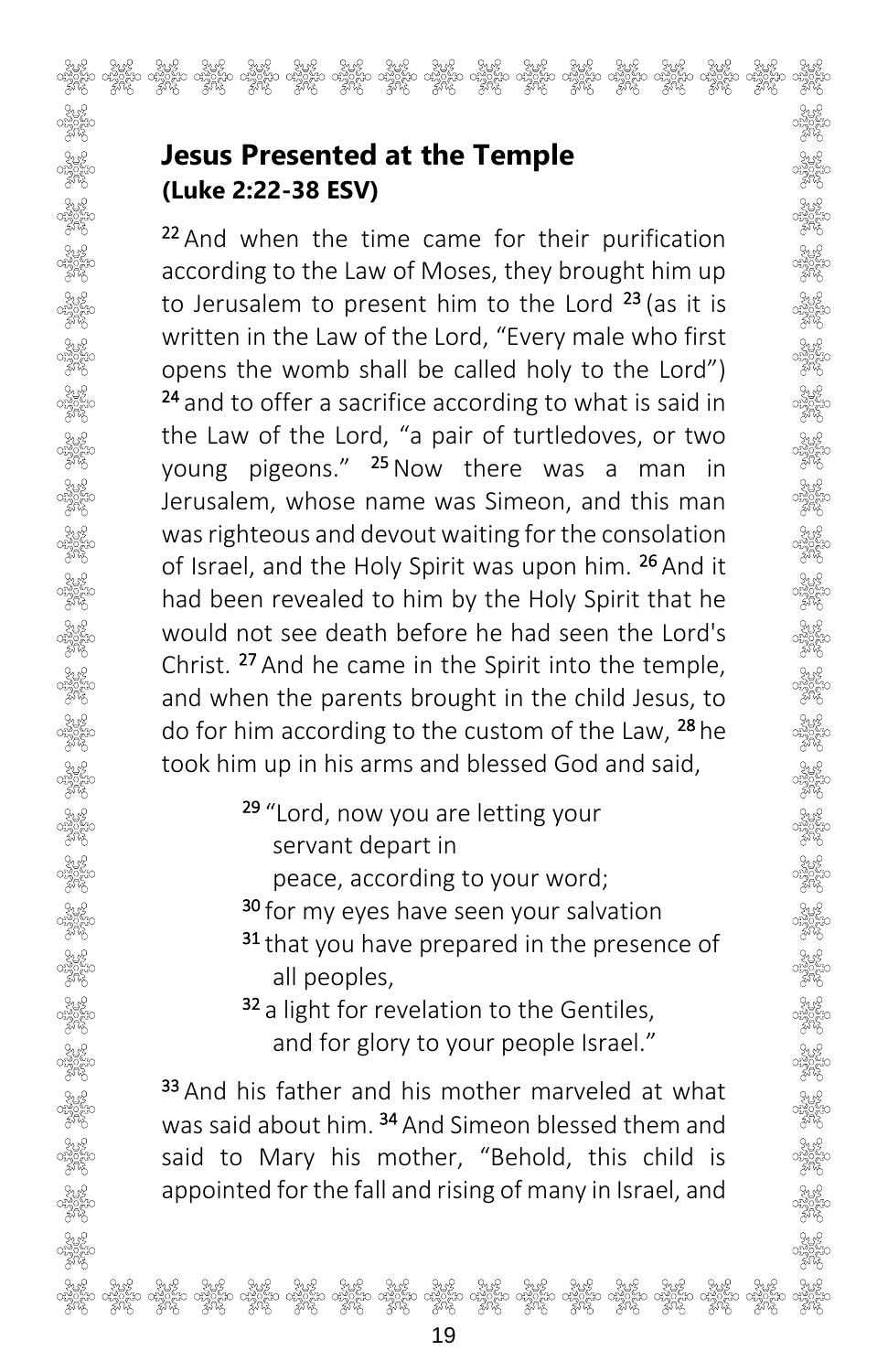for a sign that is opposed <sup>35</sup> (and a sword will pierce through your own soul also), so that thoughts from many hearts may be revealed."

e stude stude stude stude stude stude stude stude stude stude stude stude stude stude stude.<br>In 1988, student student student student student student student student student student student student stude<br>I student student

36 And there was a prophetess, Anna, the daughter of Phanuel, of the tribe of Asher. She was advanced in years, having lived with her husband seven years from when she was a virgin,  $37$  and then as a widow until she was eighty-four. She did not depart from the temple, worshiping with fasting and prayer night and day.  $38$  And coming up at that very hour she began to give thanks to God and to speak of him to all who were waiting for the redemption of Jerusalem.

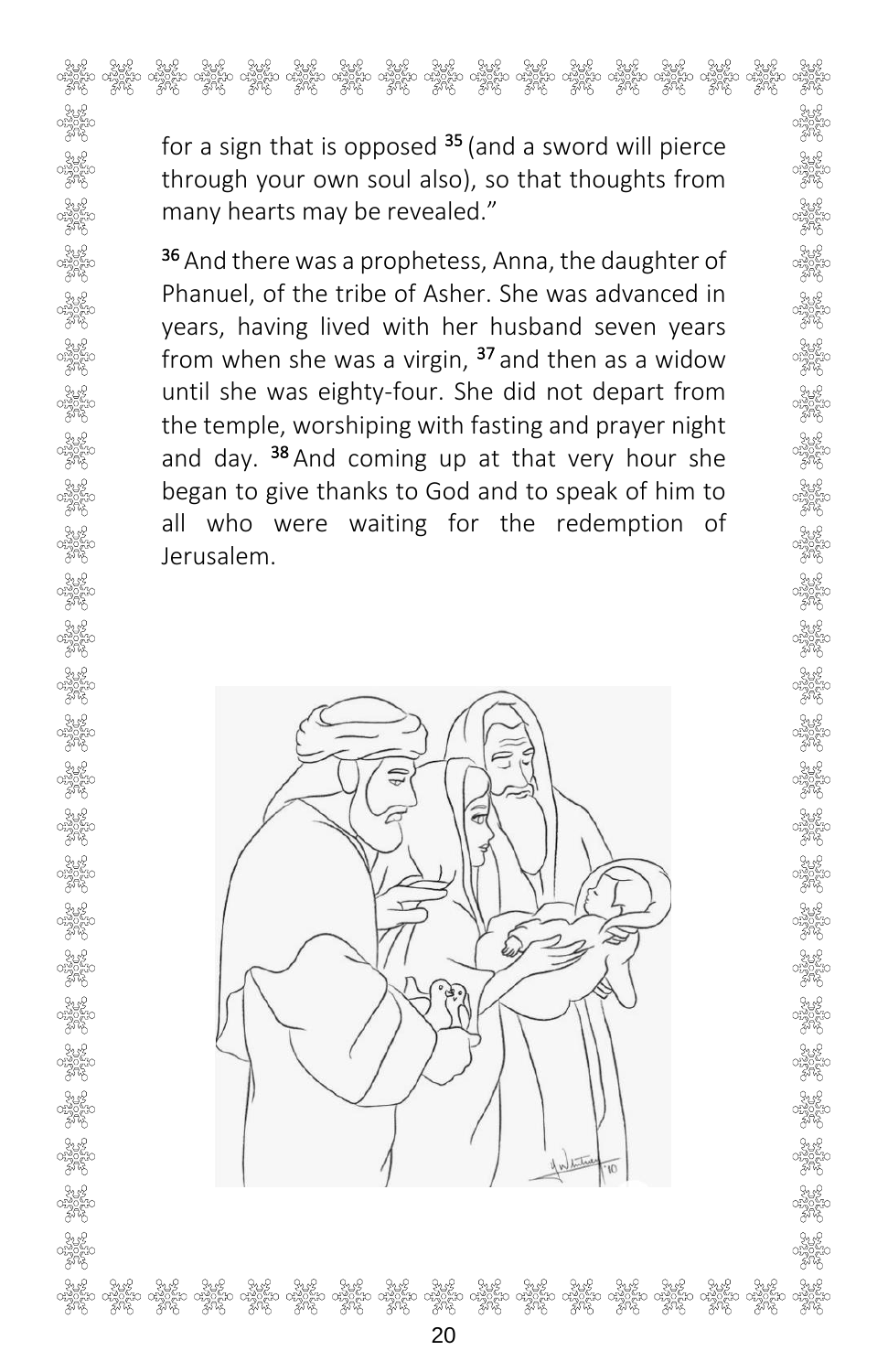<span id="page-23-0"></span>**Silent Night,** Holy Night All is calm, all is bright Round yon virgin mother and Child. Holy Infant, so tender and mild, Sleep in heavenly peace, Sleep in heavenly peace.

Silent night, holy night, Shepherds quake at the sight; Glories stream from heaven afar, Heavenly hosts sing Alleluia! Christ the Savior is born, Christ the Savior is born!

Silent night, holy night, Son of God, love's pure light; Radiant beams from Thy holy face With the dawn of redeeming grace, Jesus, Lord, at Thy birth, Jesus, Lord, at Thy birth.

1818

Joseph Mohr (1792-1848) Translated by J. Freeman Young

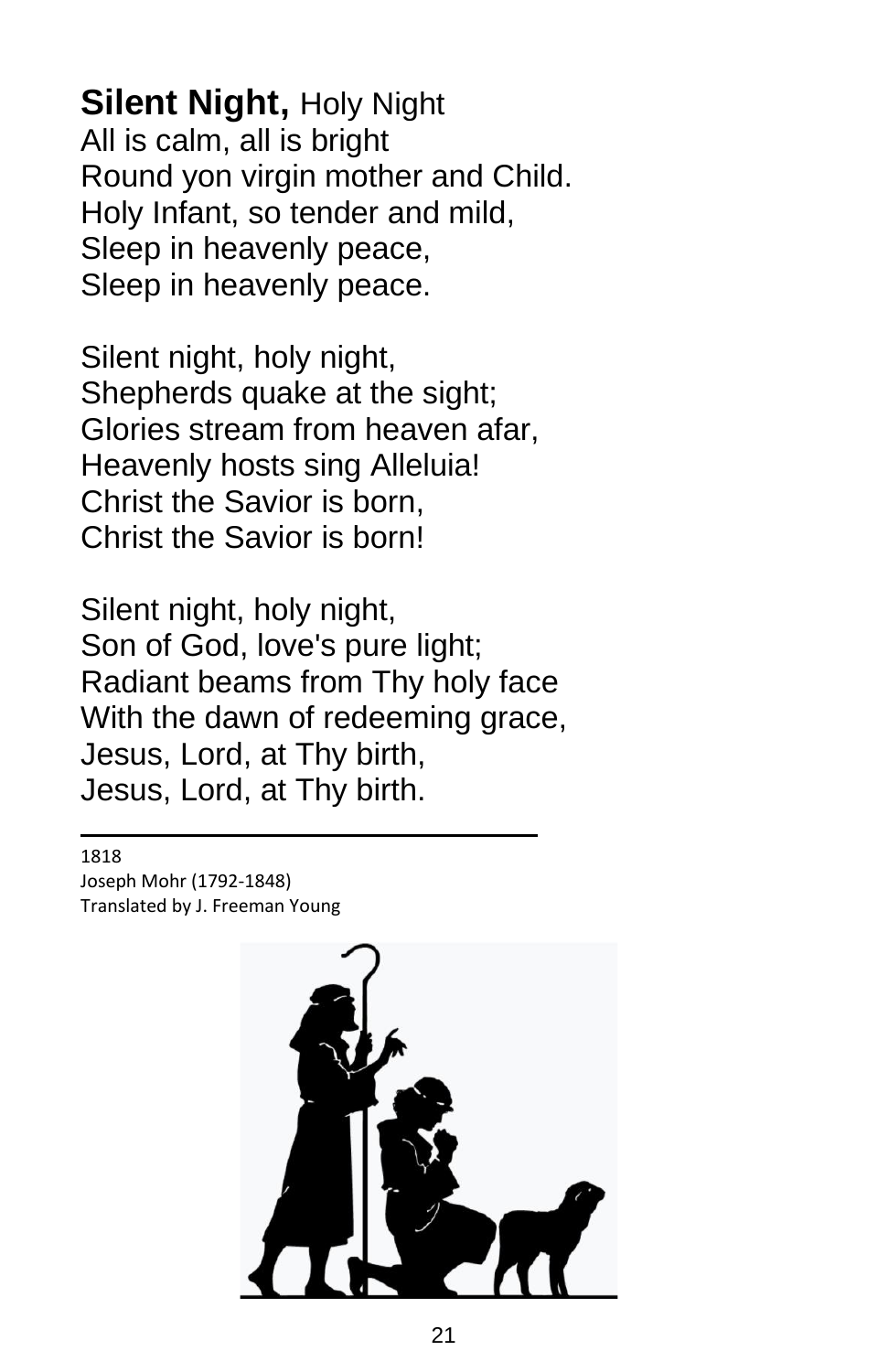# <span id="page-24-0"></span>**Thou Didst Leave Thy Throne**

and Thy kingly crown, When Thou came-est to earth for me: But in Bethlehem's home was there found no room

For Thy holy nativity.

*O come to my heart, Lord Jesus, There is room in my heart for Thee.*

Heaven's arches rang when the angels sang, Proclaiming Thy royal degree; But of lowly birth didst Thou come to earth, And in great humility. [*Refrain*]

The foxes found rest, and the birds their nest In the shade of the forest tree; But Thy couch was the sod, O Thou Son of God, In the deserts of Galilee. [*Refrain*]

Thou camest, O Lord, with the living Word, That should set Thy people free; But with mocking scorn and with crown of thorn, They bore Thee to Calvary. [*Refrain*]

When the heav'ns shall ring, and her choirs sing, At Thy coming to victory, Let Thy voice call me home, saying "Yet there is room, There is room at My side for thee."

> *My heart shall rejoice, Lord Jesus, When Thou comest and callest me*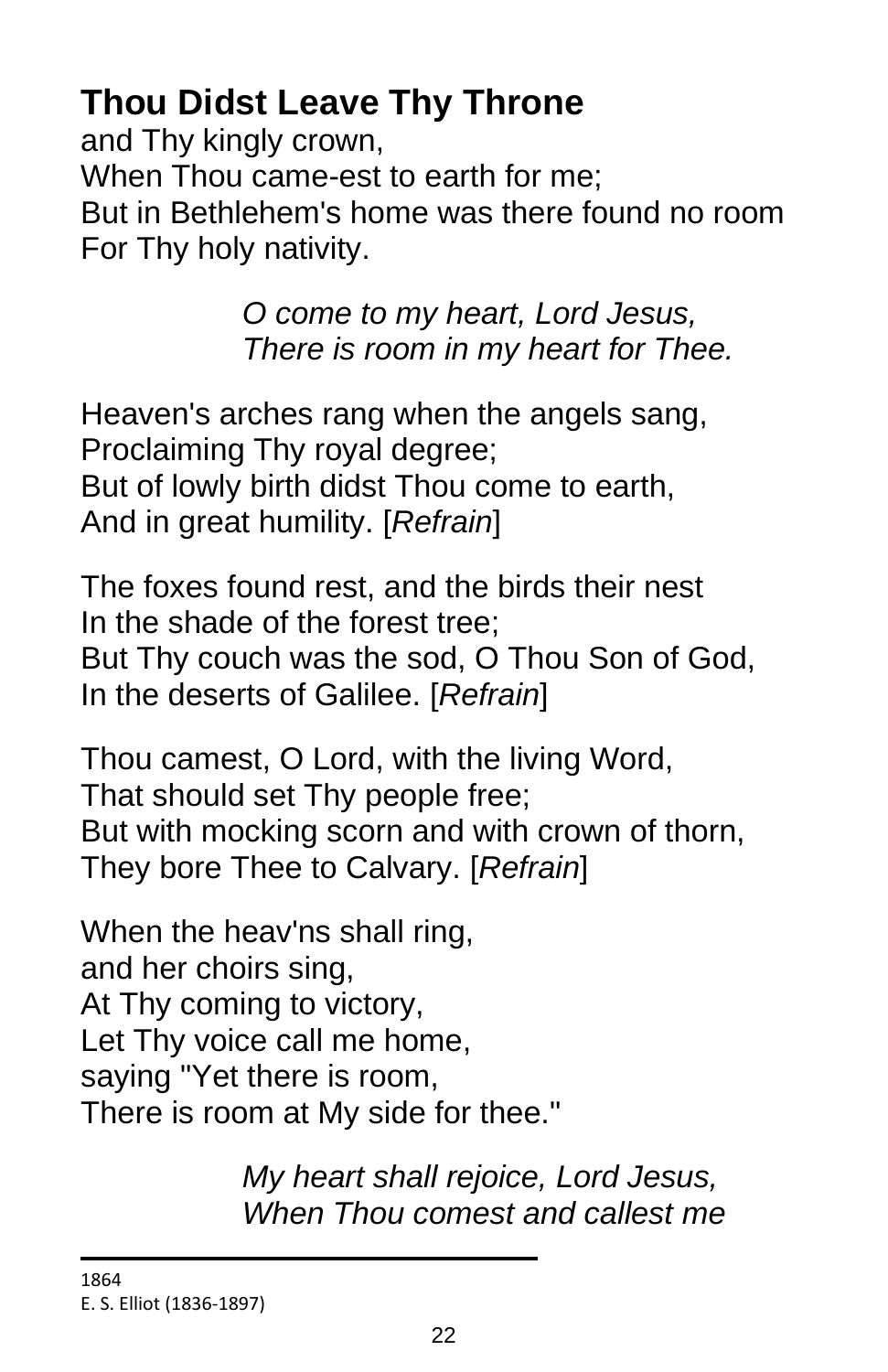### <span id="page-25-0"></span>**The Visit of the Wise Men (Matthew 2:1-12 ESV)**

Now after Jesus was born in Bethlehem of Judea in the days of Herod the king, behold, wise men from the east came to Jerusalem, <sup>2</sup> saying, "Where is he who has been born king of the Jews? For we saw his star when it rose and have come to worship him." <sup>3</sup> When Herod the king heard this, he was troubled, and all Jerusalem with him; <sup>4</sup> and assembling all the chief priests and scribes of the people, he inquired of them where the Christ was to be born. <sup>5</sup>They told him, "In Bethlehem of Judea, for so it is written by the prophet:

6 "'And you, O Bethlehem, in the land of Judah, are by no means least among the rulers of Judah; for from you shall come a ruler who will shepherd my people Israel."

<sup>7</sup>Then Herod summoned the wise men secretly and ascertained from them what time the star had appeared. <sup>8</sup> And he sent them to Bethlehem, saying, "Go and search diligently for the child, and when you have found him, bring me word, that I too may come and worship him." <sup>9</sup> After listening to the king, they went on their way. And behold, the star that they had seen when it rose went before them until it came to rest over the place where the child was. <sup>10</sup> When they saw the star, they rejoiced exceedingly with great joy.  $11$  And going into the house, they saw the child with Mary his mother, and they fell down and worshiped him. Then, opening their treasures, they offered him gifts, gold and frankincense and myrrh. <sup>12</sup> And being warned in a dream not to return to Herod, they departed to their own country by another way.

သည့္ သူတို့ သိပ္သာ သူတို့ သူတို့ သူတို့ သူတို့ သူတို့ သူတို့ သူတို့ သူတို့ သူတို့ သူတို့ သူတို့ သူတို့ သူတို့<br>ဦးခိုင္ရာ သူတိုင္းက သူတိုင္းက သူတိုင္းက သူတိုင္းက သူတိုင္းက သူတို့ သူတို့ သူတိုင္းက သူတိုင္းက သူတိုင္း သူတိုင္<br>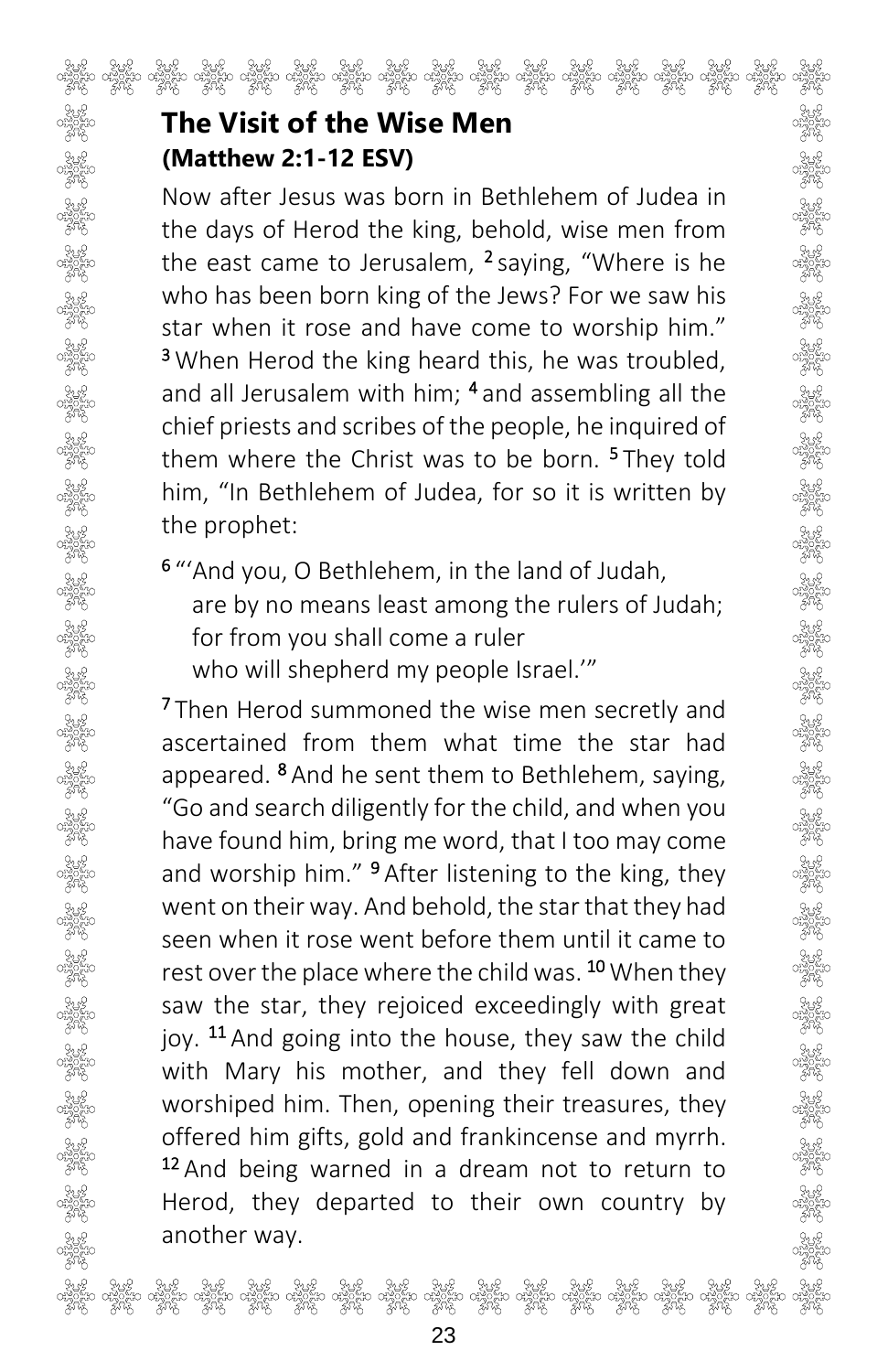# <span id="page-26-0"></span>**What Child is This**

who, laid to rest On Mary's lap is sleeping? Whom angels greet with anthems sweet, While shepherds watch are keeping? This, this is Christ the King, Whom shepherds quard and angels sing; Haste, haste, to bring Him laud, The Babe, the Son of Mary.

Why lies He in such mean estate, Where ox and ass are feeding? Good Christians, fear, for sinners here The silent Word is pleading. Nails, spear shall pierce Him through, The cross be borne for me, for you. Hail, hail the Word made flesh, The Babe, the Son of Mary.

So bring Him incense, gold and myrrh, Come peasant, king to own Him; The King of kings salvation brings, Let loving hearts enthrone Him. Raise, raise a song on high, The virgin sings her lullaby. Joy, joy for Christ is born, The Babe, the Son of Mary.

1865 William C Dix (1837-1898)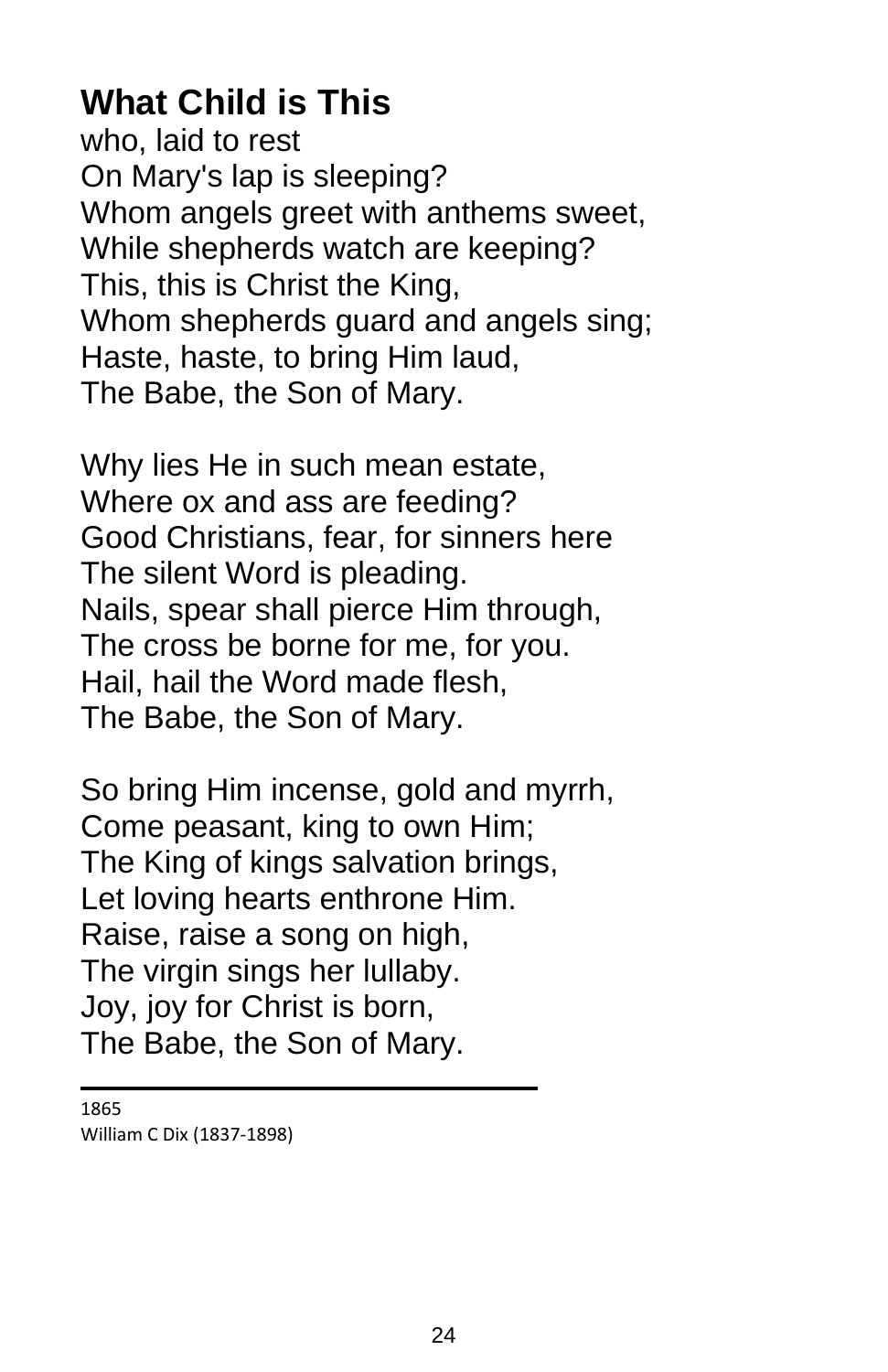## <span id="page-27-0"></span>**While by the Sheep**

we watched at night Glad tidings brought an angel bright.

> *How great our joy! Great our joy! Joy, joy, joy! Joy, joy, joy! Praise we the Lord in heaven on high! Praise we the Lord in heaven on high!*

There shall be born, so He did say, In Bethlehem a Child today. [*Refrain*]

There shall the Child lie in a stall, This Child who shall redeem us all. [*Refrain*]

This gift of God we'll cherish well, That ever joy our hearts shall fill. [*Refrain*]

1623 Friedrich Spee (1591-1635) Translated 1816 Theodore Baker (1851-1934)

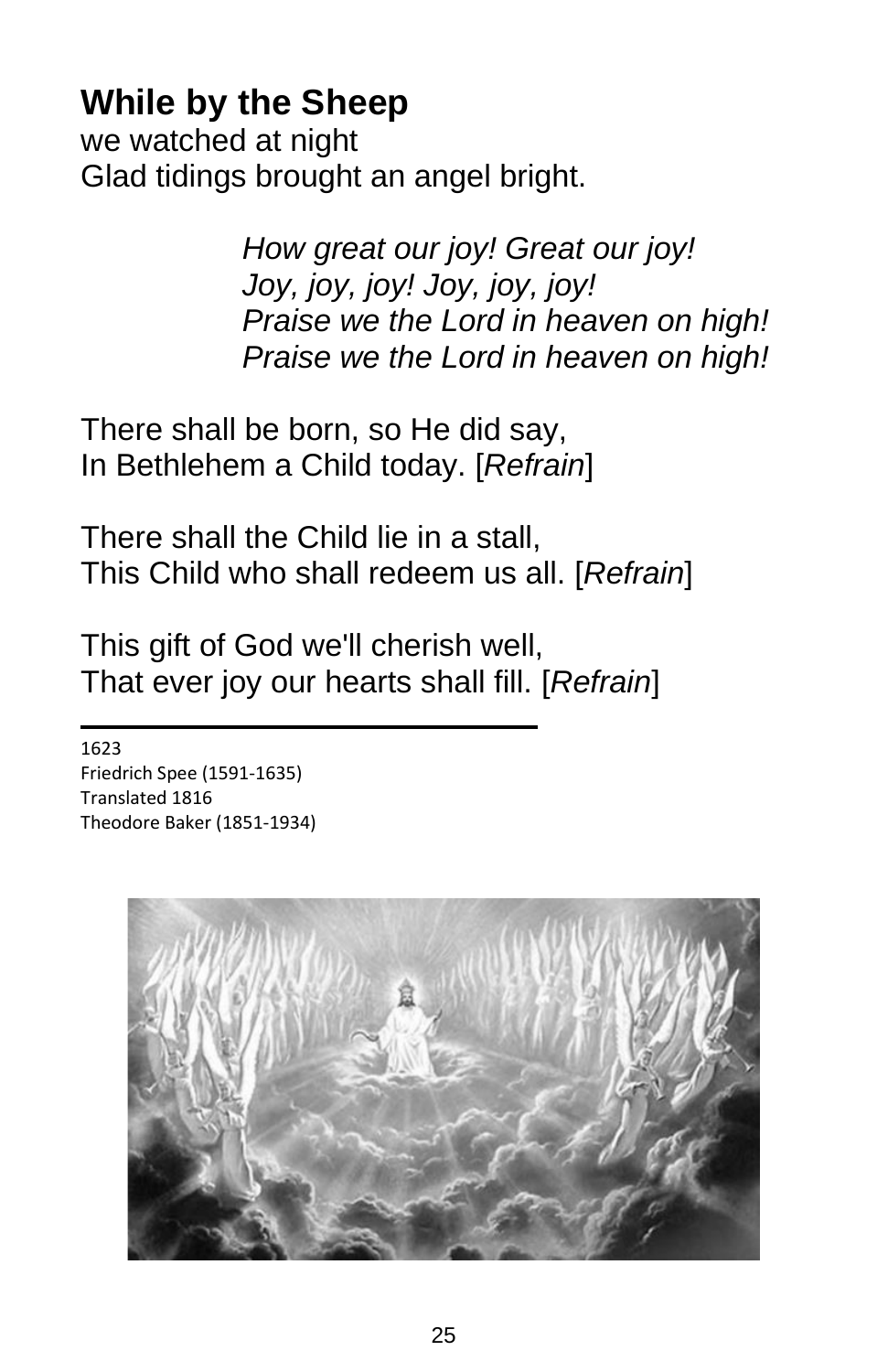# 

### <span id="page-28-0"></span>**Jesus is Coming Again (Revelation 22:12-21 ESV)**

<sup>12</sup> "Behold, I am coming soon, bringing my recompense with me, to repay each one for what he has done. <sup>13</sup> I am the Alpha and the Omega, the first and the last, the beginning and the end."

<sup>14</sup> Blessed are those who wash their robes, so that they may have the right to the tree of life and that they may enter the city by the gates. <sup>15</sup> Outside are the dogs and sorcerers and the sexually immoral and murderers and idolaters, and everyone who loves and practices falsehood.

16 "I, Jesus, have sent my angel to testify to you about these things for the churches. I am the root and the descendant of David, the bright morning star."

<sup>17</sup>The Spirit and the Bride say, "Come." And let the one who hears say, "Come." And let the one who is thirsty come; let the one who desires take the water of life without price.

<sup>18</sup> I warn everyone who hears the words of the prophecy of this book: if anyone adds to them, God will add to him the plagues described in this book, <sup>19</sup> and if anyone takes away from the words of the book of this prophecy, God will take away his share in the tree of life and in the holy city, which are described in this book.

 $20$  He who testifies to these things says, "Surely I am coming soon." Amen. Come, Lord Jesus!

<sup>21</sup>The grace of the Lord Jesus be with all. Amen.

မိုင်းဝ တို့ဦးဝ တို့ဦးဝ တို့ဦးစ် ထိုဦးစ် တို့ဦးဝ တို့ဦးစ် ထိုဦးစ် ထိုဦးစ် တို့ဦးစ် ထိုဦးစ် ထိုဦးစ် တို့ဦးစ် ဝ<br>ဦးစ်